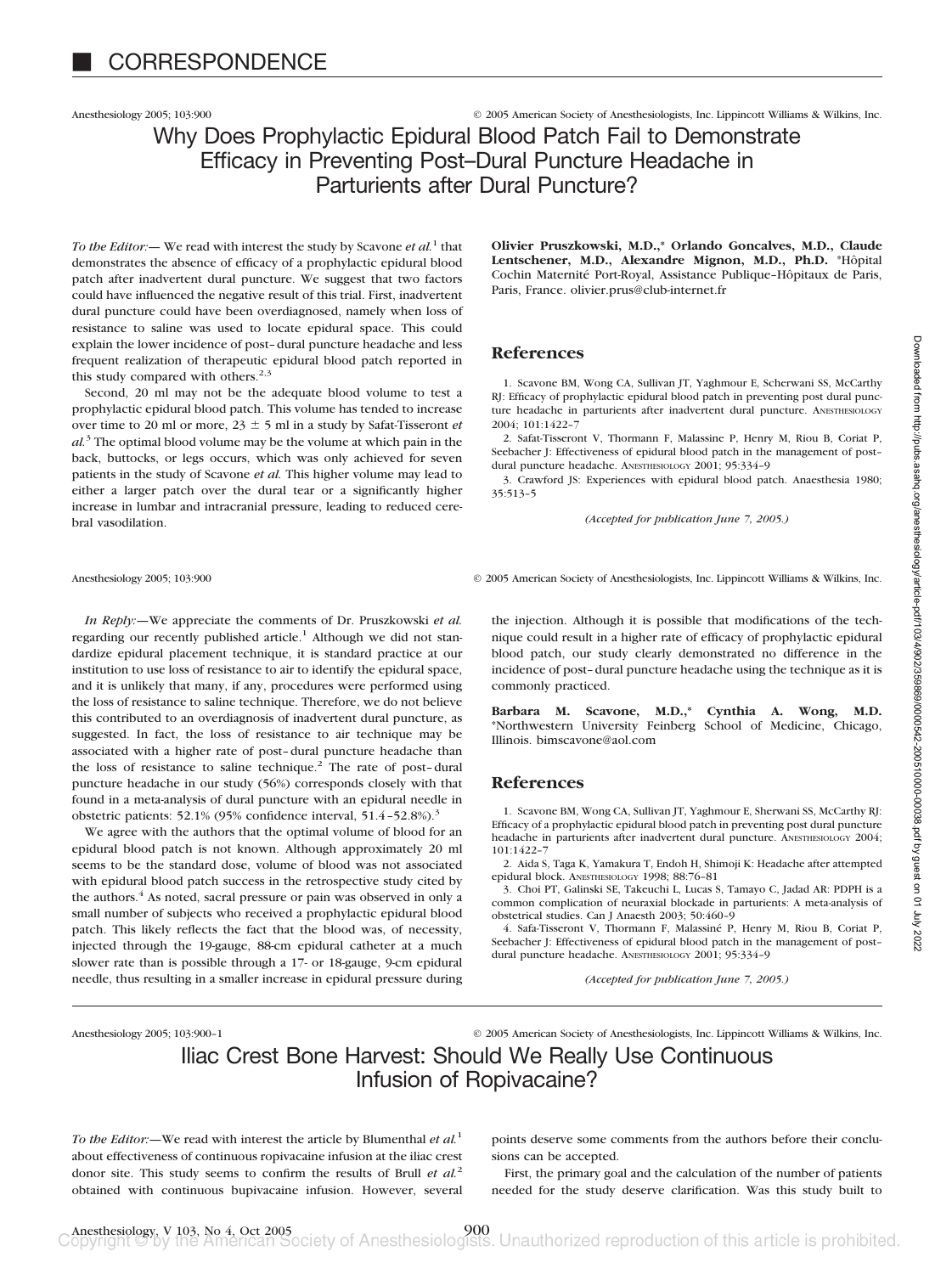demonstrate a reduction in pain scores at rest, at movement, or both, and if so, at 24 h or 48 h or both? This is of importance because it has direct impact on the accuracy of the calculation of the number of patients needed to test the null hypothesis and because the use of multiple statistical comparisons dramatically increases the  $\alpha$  risk.

Second, the chronic analgesic therapy of the patients at 3 months is not reported. Because of the highly significant difference in the pain at the iliac crest during motion between the two groups, it would be important to determine whether analgesic therapy was accurately administered in the two groups at that time. Otherwise, this would represent a possible confounding factor contributing to artificially exacerbate the difference in pain scores between groups at 3 months.

Third, the authors make a case that higher patient satisfaction and lower pain score during motion 3 months after surgery are present in the ropivacaine group. Although these data are potentially very interesting, maybe more interesting than the primary goal itself (postoperative short-term reduction in pain scores), they correspond only to a secondary endpoint. Therefore, we think it is premature to state, as the

*In Reply:—*We thank Dr. Geoffroy *et al.* for their interest in our study and the opportunity to clarify the points mentioned by these authors: We clearly disagree with the assessment that our study<sup>1</sup> is a simple repetition of the study of Brull *et al.*<sup>2</sup> Besides many methodologic differences (historic control group, different operations within the study group, close proximity of the operation site to the iliac crest, and others), the major difference is the application of repeated bupivacaine boluses in the study of Brull *et al.* compared with a continuous infusion of ropivacaine in ours. The number of patients in our study was calculated to demonstrate reduced pain intensity at rest during the first 48 h postoperatively. This was clearly stated in our article. Because pain was assessed every 8 h from t0 to t48, a Bonferroni correction for multiple comparisons was performed to avoid an increase of a type I risk error. This point was also clearly stated in the article.

Regarding the question of pain therapy after discharge, it should read "3 months" instead of "3 weeks" (page 393, fifth line of the second column). We apologize for having produced confusion with this. We

Anesthesiology 2005; 103:901–2 © 2005 American Society of Anesthesiologists, Inc. Lippincott Williams & Wilkins, Inc.

## Off-pump Coronary Artery Bypass: Randomized Trials, Real-world Experience, Clinical Relevance, and Statistical Significance

*To the Editor:—*I read with great interest the editorial by Floyd and Fleisher<sup>1</sup> accompanying the article by Cheng *et al.*<sup>2</sup> in the January issue of *ANESTHESIOLOGY*. They have raised the issue of undertaking further studies recruiting high-risk patients with appropriate controls for important confounders, to compare the impact of off-pump coronary artery bypass (OPCAB) on graft patency and incidence of postoperative stroke, because in their opinion the meta-analysis of Cheng *et al.*<sup>2</sup> is underpowered to draw conclusions regarding these outcomes. This suggestion of Floyd and Fleisher does not come as a surprise because we are living in an era of evidence-based medicine where statistical significance and not clinical relevance is regarded as the final word.

Since its revival, OPCAB has been under the microscope of skeptics. It has always been the focus of scientific scrutiny, and current medical literature contains a staggering amount of research related to this technique. In fact, among modalities of myocardial revascularization, OPCAB is perhaps the most rigorously tested technique.3 Despite the fact that there is plenty of high-quality evidence from meta-analyses and systematic reviews<sup>2,4-7</sup> in support of OPCAB, call for further trials, none of which can ever be large enough to conclusively prove the superiority of OPCAB, seems nothing more than naivety. Instead, it will be much more appropriate to regularly update existing meta-analyses, incorporating outcomes of newly published trials as well as longerterm outcomes of trials already published, according to the concept of cumulative meta-analysis, which was coined by Lau *et al.*<sup>8</sup> Thereby, the statistical power will increase further, and statistical significance for superiority of OPCAB can be conclusively shown. Moreover, a reanalysis of pooled raw trial data in general will result in more precise effect estimates<sup>9</sup> and will provide an opportunity to study the difference in effect between OPCAB and conventional myocardial revascularization more thoroughly, including the influence of preoperative risk factors. To make such pooled reanalysis of raw trial data a success, however, investigators must collaborate and share their raw trial data.

At the same time, it is extremely important to realize that clinical trials are conducted under controlled conditions with strict inclusion and exclusion criteria, and their results may not be translated into "real-world" clinical practice where indications of use of OPCAB are

authors did, that "the benefit of this technique is still present after 3 months." To report data on the social consequences of persistent pain at the iliac crest at 3 months (*e.g.*, ability to work, quality of daily life) would have strengthened the potential clinical impact of the current study.

**Arnaud Geffroy, M.D.,\* Fabrice Cook, M.D., Philippe Juvin, M.D., Ph.D., Jean Mantz, M.D., Ph.D.** \*Beaujon University Hospital, Clichy, France. arnaud.geffroy@bjn.aphp.fr.

#### **References**

1. Blumenthal S, Dullenkopf A, Rentsch K, Borgeat A: Continuous infusion of ropivacaine for pain relief after iliac crest bone grafting for shoulder surgery. ANESTHESIOLOGY 2005; 102:392–7

2. Brull SJ, Lieponis JV, Murphy MJ, Garcia R, Silverman DG: Acute and long-term benefits of iliac crest donor site perfusion with local anesthetics. Anesth Analg 1992; 74:145–7

*(Accepted for publication June 7, 2005.)*

Anesthesiology 2005; 103:901 © 2005 American Society of Anesthesiologists, Inc. Lippincott Williams & Wilkins, Inc.

agree with Geffroy *et al.* that it would have been a wonderful way to strengthen our study to include data on the social consequences of persistent or relieved pain at the iliac crest at 3 months. However, these questions were not part of our original study protocol, and thus we did not include retrospective data in our prospective investigation.

**Stephan Blumenthal, M.D., Alain Borgeat, M.D.\*** \*Balgrist University Hospital, Zurich, Switzerland. alain.borgeat@balgrist.ch

#### **References**

1. Blumenthal S, Dullenkopf A, Rentsch K, Borgeat A: Continuous infusion of ropivacaine for pain relief after iliac crest bone grafting for shoulder surgery. ANESTHESIOLOGY 2005; 102:392–7

2. Brull SJ, Lieponis JV, Murphy MJ, Garcia R, Silverman DG: Acute and long-term benefits of iliac crest donor site perfusion with local anesthetics. Anesth Analg 1992; 74:145–7

*(Accepted for publication June 7, 2005.)*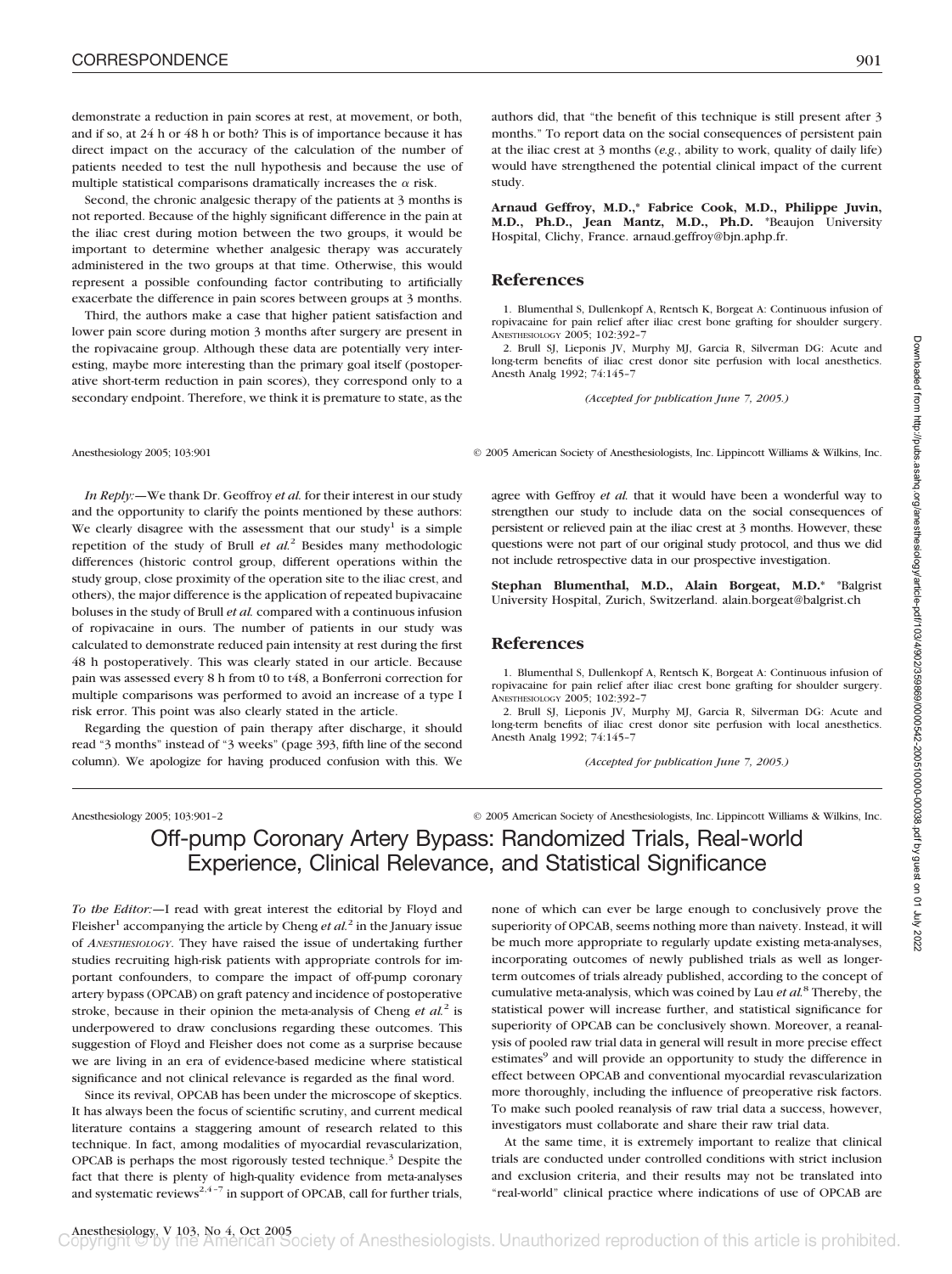more liberal. Interestingly, real-world clinical experience suggests that a more challenging patient category might benefit most from OPCAB and that OPCAB surgery can be safely performed in high-risk patients with multivessel coronary artery disease.<sup>10</sup> In fact, the real-world results of OPCAB are comparable with those of randomized trials and justify the use of OPCAB in unselected patients, with significant economic as well as clinical benefits.<sup>3</sup>

To cut things short, it is extremely important to understand that there is abundant clinically relevant, though not necessarily statistically significant, scientific evidence to validate the midterm safety and efficacy of OPCAB. Instead of demanding further trials, it will perhaps be more prudent to accept that the place of OPCAB in the treatment of coronary artery disease is irrefutable and let time decide whether it has statistically significant superiority over conventional on-pump myocardial revascularization for all outcomes in the long term.

**Shahzad G. Raja, M.R.C.S.,** Royal Hospital for Sick Children, Yorkhill NHS Trust, Glasgow, United Kingdom. drrajashahzad@hotmail.com

#### **References**

1. Floyd T, Fleisher LA: Off-pump coronary artery bypass and the hypothesis from which it grew: Is it yet to be tested? What are the downsides of the lingering questions? ANESTHESIOLOGY 2005; 102:3–5

2. Cheng DC, Bainbridge D, Martin JE, Novick RJ: The Evidence-based Perioperative Clinical Outcomes Research Group. Does off-pump coronary artery bypass reduce mortality, morbidity, and resource utilization when compared with conventional coronary artery bypass? A meta-analysis of randomized trials. ANES-THESIOLOGY 2005; 102:188–203

3. Raja SG: Safety of off-pump coronary artery surgery: No more skepticism please! (letter). Eur J Cardiothorac Surg 2004; 26:1229

4. Parolari A, Alamanni F, Cannata A, Naliato M, Bonati L, Rubini P, Veglia F, Tremoli E, Biglioli P: Off-pump versus on-pump coronary artery bypass: Metaanalysis of currently available randomized trials. Ann Thorac Surg 2003; 76:37–40

5. Reston JT, Tregear SJ, Turkelson CM: Meta-analysis of short-term and midterm outcomes following off-pump coronary artery bypass grafting. Ann Thorac Surg 2003; 76:1510–5

6. van der Heijden GJ, Nathoe HM, Jansen EW, Grobbee DE: Meta-analysis on the effect of off-pump coronary bypass surgery. Eur J Cardiothorac Surg 2004; 26:81–4

7. Raja SG, Dreyfus GD: Off-pump coronary artery bypass surgery: To do or not to do? Current best available evidence. J Cardiothorac Vasc Anesth 2004; 18:486–505

8. Lau J, Antman EM, Jimenez-Silva J, Kupelnick B, Mosteller F, Chalmers TC: Cumulative meta-analysis of therapeutic trials for myocardial infarction. N Engl J Med 1992; 327:248–54

9. Stewart LA, Parmar MK: Meta-analysis of the literature or of individual patient data: Is there a difference? Lancet 1993; 341:418–22

10. Raja SG, Dreyfus GD: Will off-pump coronary artery surgery replace conventional coronary artery surgery? J R Soc Med 2004; 97:275–8

*(Accepted for publication May 10, 2005.)*

## Anesthesiology 2005; 103:902 © 2005 American Society of Anesthesiologists, Inc. Lippincott Williams & Wilkins, Inc. Underreporting of Conversion from Off-pump Coronary Artery Bypass Surgery

*To the Editor:—*We read with interest the meta-analysis of Cheng *et al.*<sup>1</sup> recently published in ANESTHESIOLOGY and agree in considering it the best evidence on which to base future treatment decisions and research directions.<sup>2</sup>

With the aim of adding a piece of evidence, we reviewed all of the 37 randomized controlled trials included in the meta-analysis, focusing on the reported incidence of conversion from off-pump (OP) to standard cardiopulmonary bypass (CPB) technique. This is a common event during OP surgery and is caused by either deep intramural vessels (elective) or hemodynamic instability (urgent).

We were surprised to note that only 13 of 37 studies (35.1%) of the meta-analysis stated that they adopted the intention-to-treat analysis, whereas 18 of 37 studies avoided citing this important point, 4 studies affirmed that the patients who crossed over from OP to CPB were excluded from the analysis, and 2 studies considered the converted patients in the CPB group. Only 1 study reported the outcome of the converted patients.

Conversion from OP to standard CPB technique is a common but underreported event, with poor outcome and increased perioperative mortality. An extensive Medline search evidenced only five studies focusing on conversion from OP to CPB, with a cumulative incidence of conversion of 4.85% (202 of 4,163 patients) and a range from 3.7 to 13.3%. Mortality in these patients is 25 in 202 (12.3%). These data are

*In Reply:—*We agree with Dr. Raja that more trials of the same type of patients prevalent in this meta-analysis to continue the chase after

The above Letters were sent to the authors of the Editorial View. The authors did not feel that a response was required. —Michael M. Todd, Editor-in-Chief David C. Warltier, M.D., Ph.D., served as Handling Editor for this exchange.

consistent with our experience (Landoni *et al.*, unpublished data, Vita-Salute University of Milan, IRCCS San Raffaele Hospital, Milan, Italy, June 2001–July 2003) of a conversion rate of 37 in 450 (8.2%), with 2 in 37 deaths (5.4%).

We suggest that conversion from OP to standard CPB is underreported in literature and recommend that outcome of converted patients should be reported in future randomized controlled studies.

**Alberto Zangrillo, M.D., Franco Annalisa, M.D., Giuseppe Crescenzi, M.D., Federico Pappalardo, M.D., Filippo Boroli, M.D., Ornella Sottocorna, M.D., Giovanni Landoni, M.D.\*** \*Vita-Salute University of Milan, IRCCS San Raffaele Hospital, Milan, Italy. landoni.giovanni@hsr.it

#### **References**

1. Cheng DC, Bainbridge D, Martin JE, Novick RJ: Evidence-based Perioperative Clinical Outcomes Research Group. Does off-pump coronary artery bypass reduce mortality, morbidity, and resource utilization when compared with conventional coronary artery bypass? A meta-analysis of randomized trials. ANESTHE-SIOLOGY 2005; 102:188–203

2. Floyd T, Fleisher LA: Off-pump coronary artery bypass and the hypothesis from which it grew: Is it yet to be tested? What are the downsides of the lingering questions? ANESTHESIOLOGY 2005; 102:3–5

*(Accepted for publication May 10, 2005.)*

Anesthesiology 2005; 3:902–3 © 2005 American Society of Anesthesiologists, Inc. Lippincott Williams & Wilkins, Inc.

very small potential differences in death, stroke, or myocardial infarction are likely to be futile. As demonstrated in table 7 of our metaanalysis, $<sup>1</sup>$  the absolute differences in the outcomes of death, stroke,</sup> and myocardial infarction are small (0.2, 0.6, and 0.8%), with narrow confidence intervals. As a result, unrealistic sample sizes would be required to show statistical significant differences, and even if differences were found, the clinical relevance of very small difference might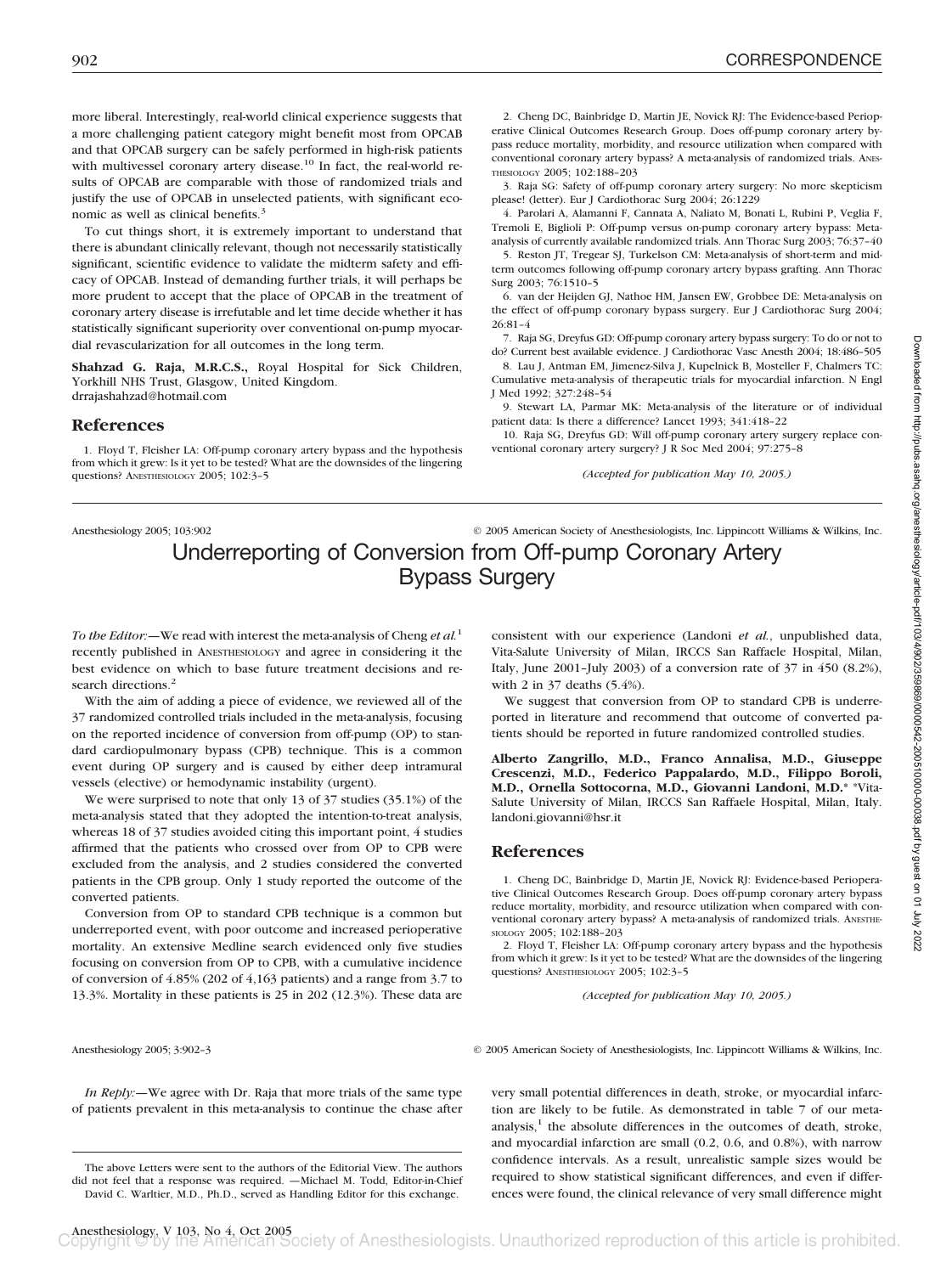be questioned. Examination of the confidence intervals reveals that clinically relevant differences have been largely ruled out in the patient populations studied. However, this futility in further research should not be considered to extend to other understudied outcomes. Even in this generally younger and lower-risk patient population, there has been inadequate study of the long-term durability of the grafts (*i.e.*, need for reintervention, myocardial infarction, and survival at 1 yr and beyond). In addition, the need for further study in higher-risk groups should not be understated, because few high-risk patients have been included in randomized trials.<sup>1</sup> The wide confidence intervals around most endpoints reported at 1–3 yr in our meta-analysis suggest that the difference in off-pump and on-pump surgery may be harmful, no different, or beneficial. Until randomized studies adequately explore this, equipoise will remain. Formal exploration of the expected payoff of further research in this area could be quantified through Bayesian estimation of the "expected value of perfect information."<sup>2</sup> This calculation would be laudable to best focus our limited research dollars and time.

We agree that meta-analysis of individual patient data would be valuable to provide further information, especially to determine whether certain patient risk factors at baseline are associated with differences in outcomes with off-pump *versus* on-pump coronary artery bypass surgery. It is hoped that clinical trial investigators would share their individual patient-level data with meta-analysts attempting the formidable task of individual patient data to maximize the information we can glean from existing randomized trials. Meta-analysts conducting studies of individual patient data would also benefit from further trials of outcomes and patient groups not currently adequately represented in existing randomized trials (long-term outcomes, highrisk subgroups). As suggested by Lau *et al.*, <sup>3</sup> we plan to prospectively update our meta-analysis with the release of each randomized trial of off-pump *versus* on-pump coronary bypass surgery in the hopes that, over time, further unanswered questions will be addressed.

We thank Landoni *et al.* for putting further perspective on the very important issue of patients converted from off-pump coronary artery bypass to cardiopulmonary bypass. We agree that the reporting of conversions was far from complete in the randomized trials, and this warrants further investigation, perhaps by contacting the authors. Future investigators should take care to report conversions and appropriately analyze these patients by intention to treat. Most importantly, the reasons for and the outcomes of converted patients should be reported separately so that future systematic reviews can gather sufficient power to analyze the magnitude and breadth of risks of converted

patients. Because outcomes were not reported explicitly for converted patients in any of the randomized trials, we performed sensitivity analyses by worst-case scenario for those trials that had reported conversions.<sup>1</sup> The conclusions were generally robust even during worst-case scenarios, except for the endpoints of mortality, stroke, and myocardial infarction. This is concerning; previous retrospective analyses have suggested that patients converted from off-pump to on-pump surgery have increased risk of mortality and complications compared with nonconverted patients.<sup>4</sup> Because conversion cannot be predicted at the time of deciding surgery technique but may be more likely in patients who have higher baseline risk, the tantamount question is whether converted patients do worse than they would have had they undergone planned conventional coronary artery bypass surgery from the outset. This underscores the importance of analysis by intention to treat, because the risk of conversion should be attributed to the overall risk of off-pump bypass surgery.

**Davy C. Cheng, M.D., M.Sc., F.R.C.P.C.,\* Daniel Bainbridge, M.D., F.R.C.P.C., Janet E. Martin, Pharm.D., Richard J. Novick, M.D., M.Sc., F.R.C.S.C.** \*London Health Sciences Centre, University of Western Ontario, London, Ontario, Canada. davy.cheng@lhsc.on.ca

#### **References**

1. Cheng DC, Bainbridge D, Martin JE, Novick RJ: Evidence-based Perioperative Clinical Outcomes Research Group. Does off-pump coronary artery bypass reduce mortality, morbidity, and resource utilization when compared with conventional coronary artery bypass? A meta-analysis of randomized trials. ANESTHE-SIOLOGY 2005; 102:188–203

2. Claxton K, Neumann PJ, Araki S, Weinstein MC: Bayesian value-of-information analysis: An application to a policy model of Alzheimer's disease. Int J Technol Assess Health Care 2001; 17:38–55

3. Lau J, Antman EM, Jimenez-Silva J, Kupelnick B, Mosteller F, Chalmers TC: Cumulative meta-analysis of therapeutic trials for myocardial infarction. N Engl J Med 1992; 327:248–54

4. Soltoski P, Salerno T, Levinsky L, Schmid S, Hasnain S, Diesfeld T, Huang C, Akhter M, Alnoweiser O, Bergsland J: Conversion to cardiopulmonary bypass in off-pump coronary artery bypass grafting: Its effect on outcome. J Card Surg 1998; 13:328–34

#### *(Accepted for publication May 10, 2005.)*

The above letters were sent to the authors of the Editorial View. The authors did not feel that a response was required.—Michael M. Todd, Editor-in Chief.

David C. Warltier, M.D., Ph.D., served as Handling Editor for this exchange.

Anesthesiology 2005; 103:903-4 © 2005 American Society of Anesthesiologists, Inc. Lippincott Williams & Wilkins, Inc.

# Is the Activated Clotting Time Dangerous?

*To the Editor:—*Avidan *et al.*<sup>1</sup> present a novel method of treating heparin resistance in patients about to undergo cardiopulmonary bypass (CPB). Implicit but undocumented is the premise that patients with heparin resistance, defined as failure of the activated clotting time (ACT) to increase above the institutional protocol after a standard dose of heparin, are in danger of insufficient anticoagulation to tolerate CPB safely.

The issue is more than academic. If patients with heparin resistance are indeed endangered by a low ACT, correcting the low ACT is lifesaving. If patients with heparin resistance are not endangered by the low ACT, intervention presents risk without benefit.

A heparin dose of 300 U/kg is considered the minimum dose required for safe CPB, although one study reported routine use of 150 U/kg without ill effect.<sup>2</sup> On the other hand, the Society of Cardiovascular Anesthesiologists survey<sup>3</sup> quoted by Avidan *et al.*<sup>1</sup> revealed a wide range of institutional ACT protocols. Some institutions omit ACT measurements entirely.4

No prospective study indicates that any protocol is safer or more dangerous than others when administering conventional doses of heparin.

Commonly used target ACTs have little substance to corroborate them. Young *et al.*<sup>5</sup> proposed their recommended 400 s on the basis of nine monkeys whose CPB circuits were primed with monkey blood and then five children who did fine with ACTs above 400 s. Bull *et al.*<sup>6</sup> recommended 480 s on the basis on a computer simulation with no patient data; their report contained no rationale for selecting 480 s as an optimal target.

Several studies demonstrate the lack of correlation between bad outcome and uncorrected low heparinized ACTs before or during  $CPB.$ <sup>2,4,7</sup>

The value of the study by Avidan  $et \text{ } al.^1$  is that it presents an alternative treatment for heparin resistance. The use of recombinant human antithrombin will allow clinicians to increase the heparinized ACT without danger of additional heparin or blood transfusion. In-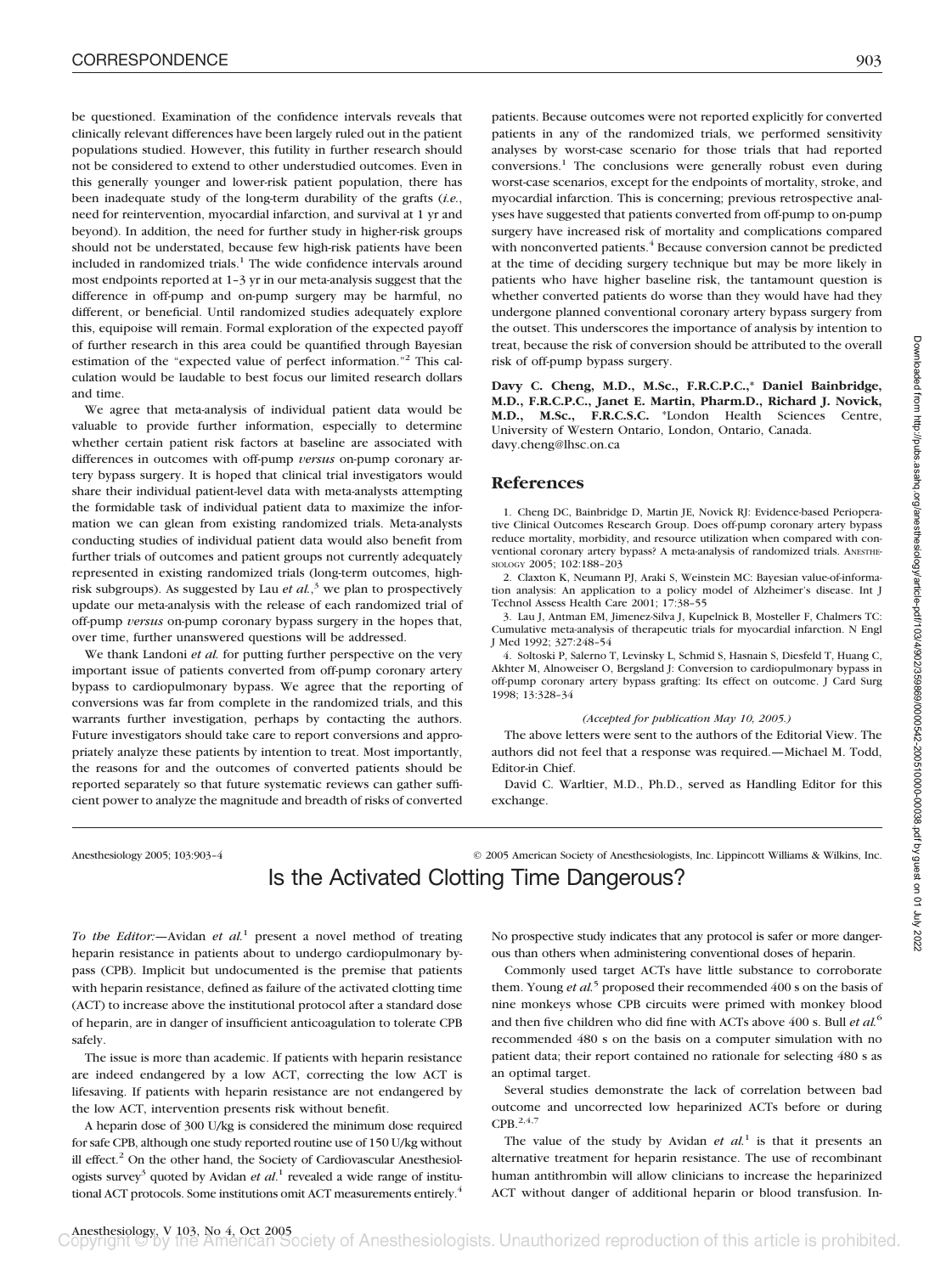stead, the patient endures the lesser risk of anaphylactic reaction and the cost of the drug. The alternative not discussed by Avidan *et al.* is to ensure that the heparin went intravascular (a heparin level will suffice) and then ignore the ACT. This last alternative has no documented risks.

If Avidan *et al.* are aware of studies more recent than the antiquated studies quoted here that might invalidate this conclusion, it would be educational to discuss them.

Heparin resistance is a disease carried in ACT tubes. Once assured that the standard dose of heparin went intravascular, we may spare patients the dreaded consequences of treating heparin resistance (delay of CPB, more heparin, blood products, recombinant antithrombin) if we manage them without the ACT.

**Samuel Metz, M.D.,** Oregon Anesthesiology Group, Providence Milwaukie Hospital, Portland, Oregon. samuel.metz@comcast.net

#### **References**

1. Avidan MS, Levy JH, Scholz J, Delphin E, Rosseel PMJ, Howie MB, Gratz I, Bush CR, Skubas N, Aldea GS, Licina M, Bonfiglio LJ, Kajdasz DK, Ott E, Despotis GJ: A phase III, double-blind, placebo-controlled, multicenter study on the effi-

*In Reply:—*We thank Dr. Metz for his interest in our study and for his thought-provoking letter. We agree with the comments about the limitations of the activated clotting time (ACT) test and the lack of evidence supporting any particular approach linked to any particular target ACT number. However, the limitations of the ACT do not undermine the importance of heparin resistance (or decreased sensitivity to heparin), an entirely different problem. Dr. Metz suggests that "The alternative [treatment for heparin resistance] not discussed by Avidan *et al.* is to ensure that the heparin went intravascular . . . and then ignore the ACT." This is potentially a risky approach, because with severe heparin resistance, there may be an apparent adequate blood heparin concentration without sufficient anticoagulant effect.

We cannot agree with the sentiment that "Heparin resistance is a disease carried in ACT tubes." This statement implies that the diagnosis of heparin resistance owes its existence entirely to a flawed point of care coagulation test. Of course it is likely that, following the unreliability of the ACT, some false diagnoses of heparin resistance will be made, but to attribute all diagnoses of heparin resistance to the unreliability of the ACT is disingenuous. Heparin depends on the presence of antithrombin for its anticoagulant efficacy. Antithrombin deficiency and antithrombin abnormalities are important and very real causes of heparin resistance. $1-3$  In many of the patients in our study, we demonstrated low blood antithrombin concentrations both at baseline and during cardiopulmonary bypass.<sup>4</sup> We can therefore state confidently that the diagnosis of heparin resistance in our patients rests on a more solid foundation than a potentially unreliable ACT number.

We do, however, agree that monitoring heparin concentration may

cacy of recombinant human antithrombin in heparin-resistant patients scheduled to undergo cardiac surgery necessitating cardiopulmonary bypass. ANESTHESIOLOGY 2005; 102:276–84

2. Dauchot PJ, Berinza-Moettus L, Rabinovitch P, Ankeney JL: Activated coagulation and activated partial thromboplastin times in assessment and reversal of heparin induced anticoagulation for cardiopulmonary bypass. Anesth Analg 1983; 62:710–9

3. Despotis GJ, Gravlee G, Filos K, Levy J: Anticoagulation monitoring during cardiac surgery: A review of current and emerging techniques. ANESTHESIOLOGY 1999; 91:1122–51

4. Metz S, Keats AS: Low activated coagulation time during cardiopulmonary bypass does not increase postoperative bleeding. Ann Thorac Surg 1990; 49: 440–4

5. Young JA, Kisker CT, Doty DB: Adequate anticoagulation during cardiopulmonary bypass determined by activated clotting time and the appearance of fibrin monomer. Ann Thorac Surg 1978; 26:231–40

6. Bull BS, Korpman RA, Huse WM, Briggs BD: Heparin therapy during extracorporeal circulation. J Thorac Cardiovasc Surg 1975; 69:675–84

7. Culliford AT, Gitel SN, Starr N, Thomas ST, Baumann FG, Wessler S, Spencer FC: Lack of correlation between activated clotting time and plasma heparin during cardiopulmonary bypass. Ann Surg 1981; 193:105–11

*(Accepted for publication June 21, 2005.)*

Anesthesiology 2005; 103:904 © 2005 American Society of Anesthesiologists, Inc. Lippincott Williams & Wilkins, Inc.

be more effective than monitoring the ACT in guiding anticoagulation for cardiopulmonary bypass. Of course, clinicians would have to agree on the appropriate heparin concentration for all patients. This would vary according to each physician's bias and of course each individual's sensitivity to heparin.

**Michael S. Avidan, M.B.B.Ch., D.A., F.C.A.(SA),\* George J. Despotis, M.D.** \*Washington University School of Medicine, St. Louis, Missouri. avidanm@msnotes.wustl.edu

#### **References**

1. Bauters A, Zawadzki C, Bura A, Thery C, Watel A, Subtil D, Aiach M, Emmerich J, Jude B: Homozygous variant of antithrombin with lack of affinity for heparin: Management of severe thrombotic complications associated with intrauterine fetal demise. Blood Coagul Fibrinolysis 1996; 7:705–10

2. Nielsen LE, Bell WR, Borkon AM, Neill CA: Extensive thrombus formation with heparin resistance during extracorporeal circulation: A new presentation of familial antithrombin III deficiency. Arch Intern Med 1987; 147:149–52

3. Chasse JF, Esnard F, Guitton JD, Mouray H, Perigois F, Fauconneau G, Gauthier F: An abnormal plasma antithrombin with no apparent affinity for heparin. Thromb Res 1984; 34:297–302

4. Avidan MS, Levy JH, Scholz J, Delphin E, Rosseel PMJ, Howie MB, Gratz I, Bush CR, Skubas N, Aldea GS, Licina M, Bonfiglio LJ, Kajdasz DK, Ott E, Despotis GJ: A phase III, double-blind, placebo-controlled, multicenter study on the efficacy of recombinant human antithrombin in heparin-resistant patients scheduled to undergo cardiac surgery necessitating cardiopulmonary bypass. ANESTHESIOLOGY 2005; 102:276–84

*(Accepted for publication June 21, 2005.)*

Anesthesiology 2005; 103:904–5 © 2005 American Society of Anesthesiologists, Inc. Lippincott Williams & Wilkins, Inc. The "Anesthetic Cascade": Fact or Fiction?

*To the Editor:*—In a recent issue of ANESTHESIOLOGY, John and Prichep<sup>1</sup> outlined a neurophysiologic theory of anesthesia. According to this theory, loss of awareness and amnesia are produced in six steps. In steps 1 and 2, depression of the brainstem reticular activation system causes diminution of availability of acetylcholine, resulting in decreased reactivity of the limbic system and block of memory storage. In steps 3 and 4, further depression of the reticular activation system

results in closure of thalamic gates, thereby blocking reverberations in the thalamocortical system. Finally, in steps 5 and 6, parietal–frontal transactions are blocked, prefrontal cortex is depressed, and unconsciousness occurs.

After this sequence of events, brainstem cholinergic neurons should be significantly depressed at subhypnotic and hypnotic anesthetic concentrations (steps 1 and 2), leading to decreased cholinergic actiDownloaded from http://pubs.asahq.org/anesthesiology/article-pdf/103/4/300209000642-200510000-00038.pdf by guest on 01 July 2022 Downloaded from http://pubs.asahq.org/anesthesiology/article-pdf/103/4/902/359869/0000542-200510000-00038.pdf by guest on 01 July 2022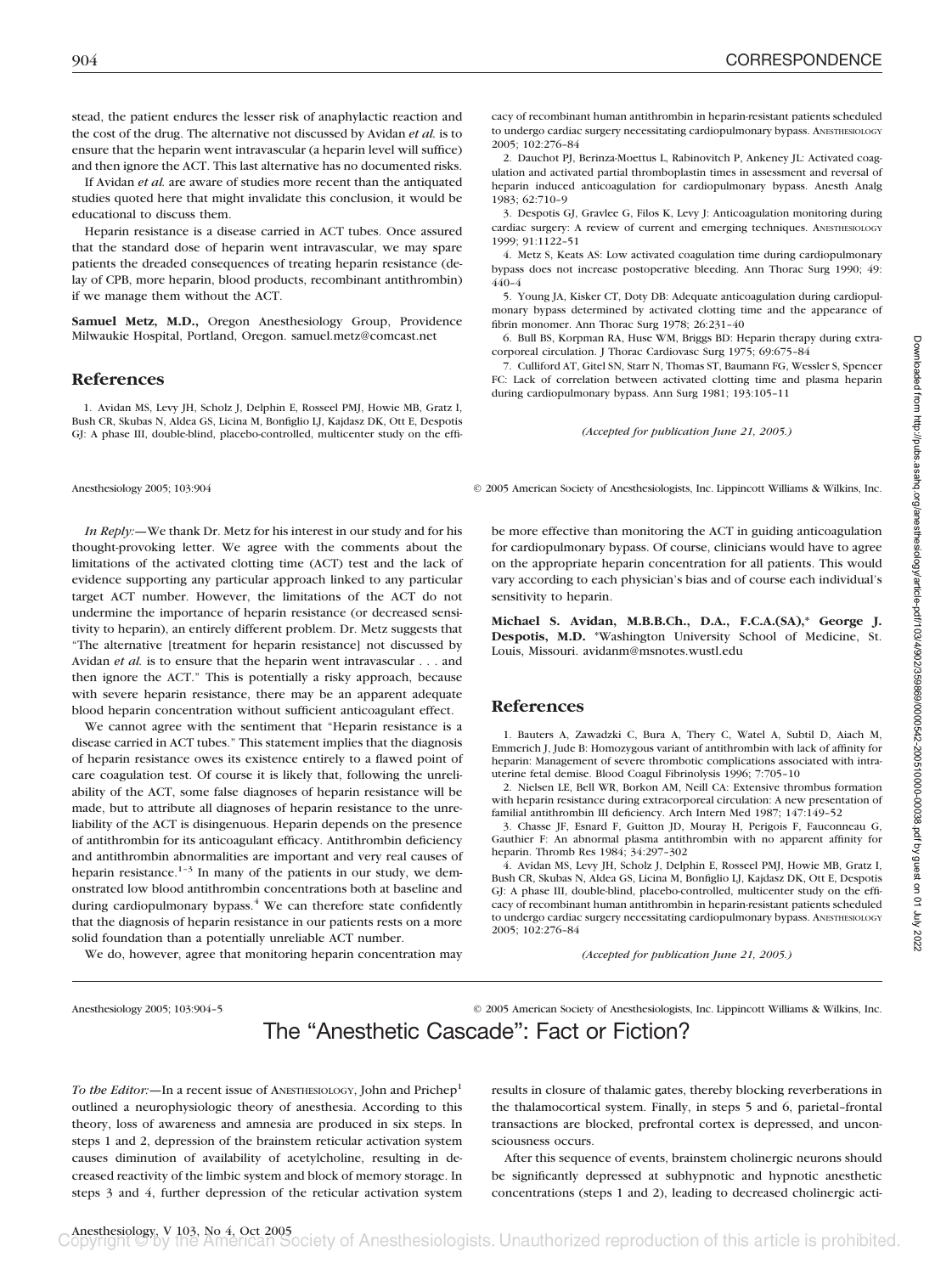vation of the thalamocortical system. However, studies on the effects of anesthetics on neurons in brainstem cholinergic nuclei report a moderate (approximately 20%) decrease in activity at anesthetic concentrations twofold higher than those producing sedation and amnesia.<sup>2</sup> Furthermore, blockers of brain acetylcholine receptors should be potent hypnotics, if decreased cholinergic activation of the thalamocortical system is a central mechanism of anesthetic action. However, this is clearly not the case. Clinically used hypnotics such as propofol and etomidate do not induce unconsciousness *via* blocking acetylcholine receptors.<sup>3</sup> Taken together, the authors' statement that anesthetic-induced sedation and amnesia are causally related to a decreased concentration of acetylcholine in the brain is not backed by experimental evidence.

In steps 3 and 4, it is assumed that further depression of the reticular activation system is resulting in closure of thalamic gates. Unlike most other anesthetics, etomidate and ketamine do not attenuate thalamic information transfer in the somatosensory system when applied at hypnotic concentrations.4,5 Obviously, depression of thalamic gating is not a necessary requirement for producing unconsciousness, as assumed by an "anesthetic cascade." In addition, it is difficult to follow John and Prichep's implicit assumption that different anesthetic agents produce unconsciousness *via* the same neurophysiologic mechanism. This issue clearly needs careful elucidation.

In the last step of the model, it is proposed that prefrontal cortex is depressed to reduce awareness: The anesthetic cascade explains unconsciousness by a bottom-up approach: The starting point is in the brainstem. At higher concentrations, the prefrontal cortex gets involved. However, experimental data available so far seem to be better explained by a top-down approach. There is considerable evidence that cortical neurons are more sensitive to anesthetic treatment compared with neurons in the brainstem.3,6

How might anesthetic agents work? Ion channels, highly sensitive to general anesthetics, exist in almost all parts of the central nervous system, including the neocortex, hippocampus, amygdala, thalamus, and spinal cord.7,8 There is increasing evidence that the amnestic, sedative, and hypnotic properties of anesthetic agents are mediated by molecular targets located in diverse neural networks. For example, studies in knockout mice showed that a specific  $\gamma$ -aminobutyric acid type A receptor subtype, most prominently expressed in the hippocampus, is involved in learning and memory.9 This receptor is significantly modulated by very small concentrations of isoflurane.<sup>10</sup> Therefore, molecular targets located in hippocampal pyramidal cells most probably contribute to the amnestic properties of isoflurane.

What about anesthetic-induced sedation? Benzodiazepines and intravenous anesthetics produce sedation *via*  $\gamma$ aminobutyric acid receptors, present in the cerebral cortex in high densities.<sup>11,12</sup> There is a linear relation between the reduction in metabolic blood flow that occurs during propofol-induced hypnosis and the known regional benzodiazepine binding sites, suggesting that cortical  $\gamma$ -aminobutyric acid receptors mediate anesthetic-induced depression of cortical networks in humans.<sup>13</sup> A similar conclusion has been drawn from animal studies. Recent investigations showed that neocortex is a major substrate of sedative and hypnotic concentrations of volatile anesthetics.<sup>6</sup> The presence or absence of brainstem cholinergic nuclei had no influence on the depressive effects of volatile anesthetics on spontaneous firing of cortical neurons. Similarly, anesthetic-induced alterations of rhythmic brain activity, in particular attenuation of  $\gamma$  oscillations or induction of  $\theta/\delta$  oscillations have been observed in isolated cortical circuits, in the absence of subcortical structures.<sup>14,15</sup> All of these data indicate that sedation, and in part hypnosis, are largely mediated by molecular targets located in the cerebral cortex.

With the above arguments, I do not intend to state that brainstem cholinergic nuclei and sleep pathways are irrelevant in the context of anesthesia. They probably come into play. Instead, my criticism addresses the theoretical concept: John and Prichep's theory is a unitary theory of anesthetic action. The authors do not assume that a single ion channel causes amnesia and hypnosis, but they assume that a single neural substrate does it. Approximately 10 yr ago, Kendig,<sup>16</sup> Eger *et al.*,<sup>17</sup> and Kissing<sup>18</sup> proposed a different theory. They argued that anesthetics produce different aspects of anesthesia at different sites in the central nervous

system by different molecular targets. That is, anesthesia is composed of elementary components, largely independent on each other. This "old" idea is in line with many recent findings. For example, the sedative and hypnotic actions of intravenous anesthetics can be distinguished by the subtype of  $\gamma$ aminobutyric acid receptor that is involved.<sup>19,20</sup> For example, amnesia and sedation are distinct components of anesthetic action that can be separated experimentally.<sup>21</sup> All of these observations argue against a unitary brain mechanism producing the diverse aspects of anesthetic action in the central nervous system. They argue against something like an anesthetic cascade as well.

**Bernd Antkowiak, Ph.D.,** University of Tuebingen, Tuebingen, Germany. bernd.antkowiak@uni-tuebingen.de

#### **References**

1. John ER, Prichep LS: The anesthetic cascade: A theory of how anesthesia suppresses consciousness. ANESTHESIOLOGY 2005; 102:447–71

2. Ogawa T, Shingu K, Shibata M, Osawa M, Mori K: The divergent actions of volatile anaesthetics on background neuronal activity and reactive capability in the central nervous system. Can J Anesth 1992; 39:862–72

3. Rudolph U, Antkowiak B: Molecular and neuronal substrates for general anaesthetics. Nature Rev Neurosci 2004; 5:709–20

4. Angel A, Arnott RH: The effect of etomidate on sensory transmission in the dorsal column pathway in the urethane-anaesthetized rat. Eur J Neurosci 1999; 11:2497–505

5. Schubert A, Licina M, Lineberry PJ: The effect of ketamine on human somatosensory evoked potentials and its modification by nitrous oxide. ANESTHE-SIOLOGY 1990; 72:33–9

6. Hentschke H, Schwarz C, Antkowiak B: Neocortex is the major target of sedative concentrations of volatile anaesthetics: strong depression of firing rates and increase of GABAA receptor-mediated inhibition. Eur J Neurosci 2005; 21:93–102 7. Campagna JA, Miller KW, Forman SA: Mechanisms of actions of inhaled

anesthetics. N Engl J Med 2003; 348:2110–24

8. Urban BW: Current assessment of targets and theories of anaesthesia. Br J Anaesth 2002; 89:165–83

9. Collinson N, Kuenzi FM, Jarolimek W, Maubach KA, Cothliff R, Sur C, Smith A, Otu FM, Howell O, Atack JR, McKernan RM, Seabrook GR, Dawson GR, Whiting PJ, Rosahl TW: Enhanced learning and memory and altered GABAergic synaptic transmission in mice lacking the alpha 5 subunit of the GABAA receptor. J Neurosci 2002; 22:5572–80

10. Caraiscos VB, Newell JG, You T, Elliott EM, Rosahl TW, Wafford KA, MacDonald JF, Orser BA: Selective enhancement of tonic GABAergic inhibition in murine hippocampal neurons by low concentrations of the volatile anesthetic isoflurane. J Neurosci 2004; 24:8454–8

11. Rudolph U, Crestani F, Benke D, Brunig I, Benson JA, Fritschy JM, Martin JR, Bluethmann H, Mohler H: Benzodiazepine actions mediated by specific gamma-aminobutyric acid(A) receptor subtypes. Nature 1999; 401:796–800

12. Möhler H, Fritschy JM, Rudolph U: A new benzodiazepine pharmacology. J Pharmacol Exp Ther 2002; 300:2–8

13. Alkire MT, Haier RJ: Correlating in vivo anaesthetic effects with ex vivo receptor density data supports a GABAergic mechanism of action for propofol, but not for isoflurane. Br J Anaesth 2001; 86:618–26

14. Dickinson R, Awaiz S, Whittington MA, Lieb WR, Franks NP: The effects of general anaesthetics on carbachol-evoked gamma oscillations in the rat hippocampus in vitro. Neuropharmacology 2003; 44:864–72

15. Drexler B, Roether CL, Jurd R, Rudolph U, Antkowiak B: Opposing actions of etomidate on cortical theta oscillations are mediated by different  $\gamma$ -aminobutyric acid type A receptor subtypes. ANESTHESIOLOGY 2005; 102:346–52

16. Kendig JJ: Spinal cord as a site of anesthetic action. ANESTHESIOLOGY 1993; 79:1161–2

17. Eger II, EI Koblin, DD, Harris RA, Kendig JJ, Pohorille A, Halsey MJ, Trudell JR: Hypothesis: Inhaled anesthetics produce immobility and amnesia by different mechanisms at different sites. Anesth Analg 1997; 84:915–8

18. Kissin I: A concept for assessing interactions of general anesthetics. Anesth Analg 1997; 85:204–10

19. Jurd R, Arras M, Lambert S, Drexler B, Siegwart R, Crestani F, Zaugg M, Vogt KE, Ledermann B, Antkowiak B, Rudolph U: General anesthetic actions in vivo strongly attenuated by a point mutation in the GABA(A) receptor beta 3 subunit. FASEB J 2003; 17:250–2

20. Reynolds DS, Rosahl TW, Cirone J, O'Meara, GF, Haythornthwaite A, Newman RJ, Myers J, Sur C, Howell O, Rutter AR, Atack J, Macaulay AJ, Hadingham KL, Hutson PH, Belelli D, Lambert JJ, Dawson GR, McKernan R, Whiting PJ, Wafford KA: Sedation and anesthesia mediated by distinct GABA(A) receptor isoforms. J Neurosci 2003; 23:8608–17

21. Veselis RA, Reinsel RA, Feshchenko VA: Drug-induced amnesia is a separate phenomenon from sedation: Electrophysiologic evidence. ANESTHESIOLOGY 2001; 95:896–907

#### *(Accepted for publication June 21, 2005.)*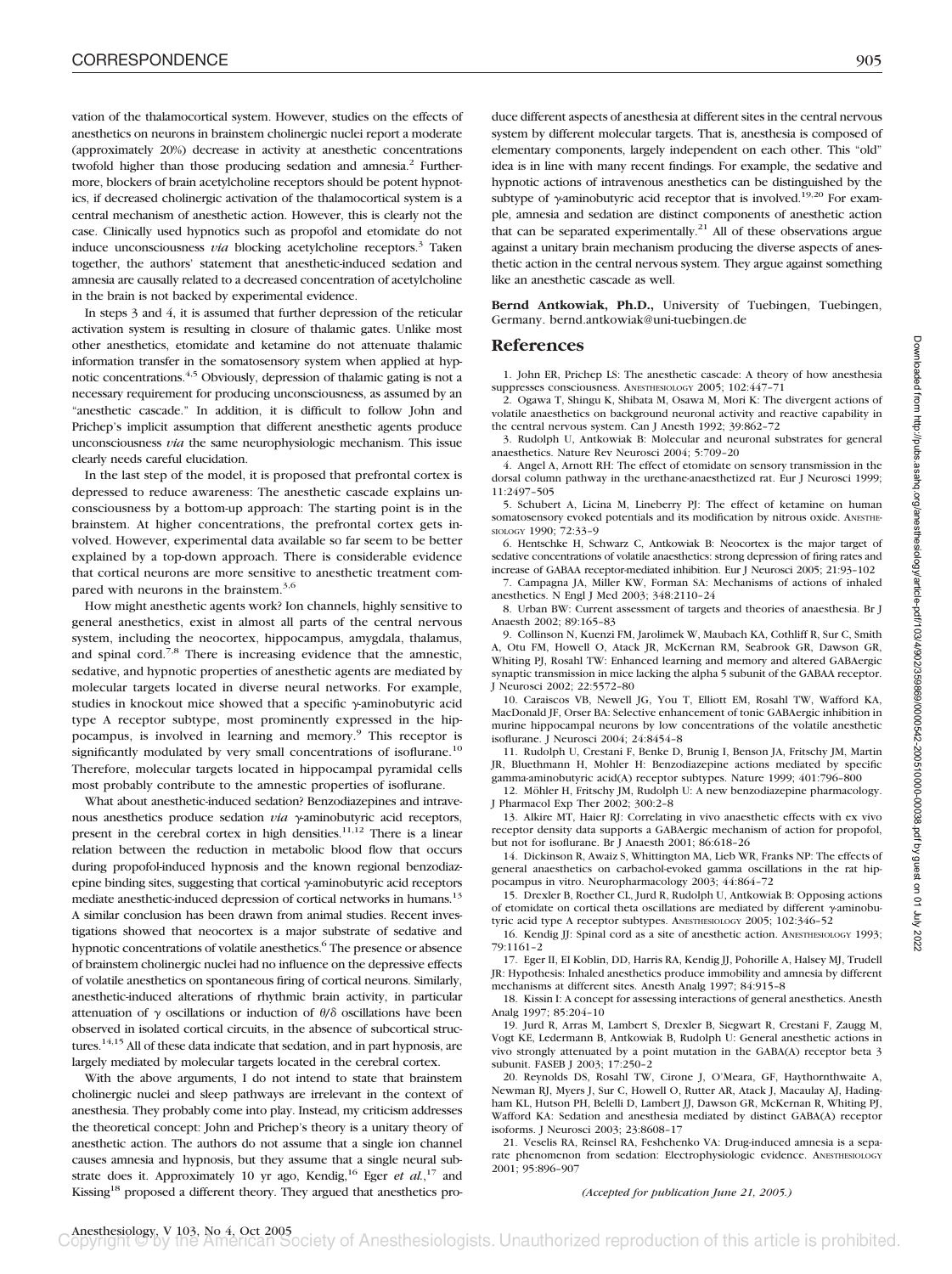Anesthesiology 2005; 103:906 **Exercían Society of Anesthesiologists**, Inc. Lippincott Williams & Wilkins, Inc.

# Thalamocortical Connection and Anesthesia

*To the Editor:—*We read with much interest the recent Special Article by John *et al.*<sup>1</sup> They reviewed in detail recent progress in the mechanism of how anesthetics suppress consciousness, and they proposed their hypothesis to explain the effects of anesthetics that cause loss of consciousness. We have two questions.

First, they write that depression of the ascending reticular activating system leads to block of thalamo-cortico-thalamo-cortical reverberations and perception ( $\gamma$  decrease) in their hypothesis of step 4. Actually, a number of recent articles have suggested that  $\gamma$  waves generated by the neocortex and thalamus may be responsible for perception and consciousness.2 However, as to the thalamo-cortico-thalamo-cortical reverberations, it would not be blocked even at the surgical level of anesthesia. At the surgical level of anesthesia, the spindle wave, whose rhythm is generated by thalamic reticular nuclei and thalamo-corticothalamo-cortical reverberations, $3,4$  becomes dominant in isoflurane, sevoflurane, or propofol anesthesia. We previously reported that quadratic phase coupling was significantly increased during isoflurane or sevoflurane anesthesia,<sup>5</sup> and that was caused by some specific rhythm source that dominates both hemispheres.<sup>6</sup> In this point of view, we think that blocking of thalamo-cortico-thalamo-cortical reverberations would not always be included in the "anesthetic cascade."

Second, they showed changes of the power spectrum at several stages of anesthesia. In their data,  $\delta$  power at loss of consciousness was much greater than that at just before recovery of consciousness and even greater than that at maintenance of anesthesia. This would be quite strange, because the physiologic state just after loss of consciousness would be the same as that just before recovery of consciousness. Large  $\delta$  waves are often observed transiently when intravenous anesthetic, such as propofol or thiopental, is administered as a bolus. But such electroencephalographic change is not observed when the concentration of anesthetic is gradually increased. We speculate the emergence of large  $\delta$  waves are caused by inhomogeneous distribution of anesthetic in the brain and would not reflect the level of consciousness

adequately. Actually, a large  $\delta$  wave is sometimes observed when intense noxious stimuli is added under a certain level of anesthesia, which is known as the "paradoxical arousal" phenomemon.<sup>7</sup> In such a situation, we could not estimate the level of consciousness from the electroencephalogram. Finally, we should take the speed of drug administration into account to investigate the relation between level of consciousness and electroencephalographic changes.

**Satoshi Hagihira, M.D., Ph.D.,\* Masaki Takashina, M.D., Takahiko Mori, M.D., Takashi Mashimo, M.D., Ph.D.** \*Osaka University Graduate School of Medicine, Osaka, Japan. hagihira@masui.med.osaka-u.ac.jp

#### **References**

1. John ER, Prichep L: The anesthetic cascade: A theory of how anesthesia suppress consciousness. ANESTHESIOLOGY 2005; 102:447–71

2. Gottesmann C: Neurophysiological support of consciousness during waking and sleep. Prog Neurobiol 1999; 59:469–508

| 3. Steriade M, Nunez A, Amzica F: Intracellular analysis of relations between      |
|------------------------------------------------------------------------------------|
| the slow $(<1$ Hz) neocortical oscillation and other sleep rhythms of the electro- |
| encephalogram. J Neurosci 1993; 13:3266-83                                         |

4. Steriade M, Contreras D, Dossi RC, Nunez A: The slow (<1 Hz) oscillation in reticular thalamic and thalamocortical neurons: Scenario of sleep rhythm generation in interacting thalamic and neocortical networks. J Neurosci 1993; 13:3284–99

5. Hagihira S, Takashina M, Mori T, Mashimo T, Yoshiya I: Changes of electroencephalographic bicoherence during isoflurane anesthesia combined with epidural anesthesia. ANESTHESIOLOGY 2002; 97:1409–15

6. Hagihira S, Takashina M, Mori T, Mashimo T: Bispectral analysis really gives us more information than power spectral-based analysis. Br J Anaesth 2004; 92:772–3

7. Bischoff P, Kochs E, Droese D, Meyer-Moldenhauer WH, Schulte am EschJ: Topographic-quantitative EEG-analysis of the paradoxical arousal reaction: EEG changes during urologic surgery using isoflurane/N2O anesthesia. Anaesthesist 1993; 42:142–8

*(Accepted for publication June 21, 2005.)*

*In Reply:—*We appreciate Professor Antkowiak's thoughtful disagreement with the mechanism we propose for how anesthesia suppresses consciousness.1 Professor Antkowiak concludes that "the anesthetic cascade" explains anesthesia by a bottom-up process, criticizes assumptions we did not make, and provides examples of anesthetic effects at various brain levels to rebut what he perceives as our unitary theory of anesthetic action. We contend that consciousness is produced by a resonance binding together a phase-locked ensemble of oscillations linking spatially dispersed thalamocortical loops. Anesthetic agents act by blocking this resonance, which is constructed by a neurophysiologic process engaging brainstem, thalamic, limbic, and cortical regions. To describe this as a bottom-up unitary process is a misperception.

Professor Antkowiak asserts that the "statement that anestheticinduced sedation and amnesia are causally related to a decreased concentration of acetylcholine in the brain is not backed by experimental evidence"; however, we made no such assertion in our article. Rather, we summarized previous work suggesting: (1) that cholinergic influences from the ascending reticular activating system diminish hyperpolarizing influences of  $\gamma$ -aminobutyric acidmediated reticular nucleus neurons and facilitate throughput to the cortex; (2) that a circulating flow of activation between the ascending reticular activating system, the intralaminar nuclei, and the cortex may be necessary for the state of consciousness; (3) that

Anesthesiology 2005; 103:906–7 © 2005 American Society of Anesthesiologists, Inc. Lippincott Williams & Wilkins, Inc.

acetylcholine receptors are probably irrelevant to how inhaled anesthetics achieve immobility; (4) that interconnections by gap junctions are critically dependent on cholinergic action; and (5) that common regional effects of halothane and isoflurane were a significant reduction of regional cerebral glucose metabolic rate utilization in the cuneus, thalamus, midbrain reticular formation, dorsolateral prefrontal cortex, medial frontal gyrus, inferior temporal gyrus, cerebellum, and occipital cortex. This and other evidence was interpreted to indicate that loss of consciousness may be due to four possible mechanisms or a combination thereof: (1) direct hyperpolarizing effects on thalamic and cortical cell membrane potentials;<sup>2</sup> (2) suppression of midbrain/pontine areas involved with regulating arousal, removing excitatory inputs to the TC-CT loops by inhibiting glutamatergic and cholinergic neurotransmission;<sup>3</sup> (3) depression of cortical activity; or (4) complex  $\gamma$ -aminobutyric acid–mediated inhibitory effects in the limbic system.

Our article further reviewed physiologic evidence that perception depended on the coincidence at the cortical level between exogenous, sensory specific input of information about the environment and endogenous, nonsensory specific readout from a representational system encoding memories of the relevant past. We proposed a detailed mechanism whereby exogenous and endogenous fragments of percepts are linked by pyramidal neurons serving as coincidence detec-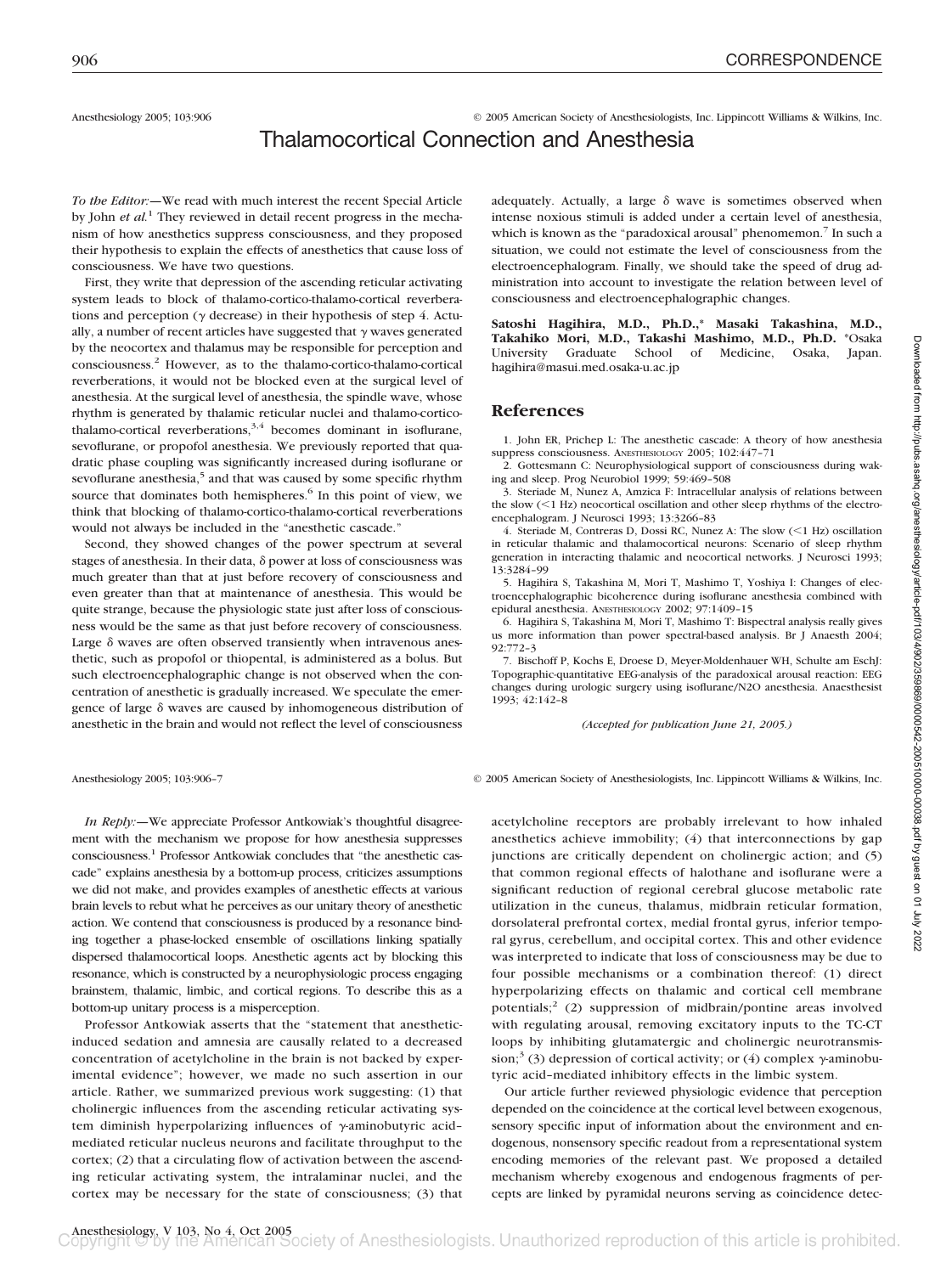tors, resulting in spatially extensive  $\gamma$  oscillations. Coherent corticothalamic discharge of dispersed synchronized populations of cortical pyramidal neurons, and the resulting back-propagation from those neurons whose thalamocortical exogenous and endogenous projections resulted in coincidence detection, may bind these fragments together into a unified resonating system, which is the perceptual content of consciousness. We proposed that just as the functions of binding dispersed elements of sensation into a unified perception provide the framework for integrating multiple simultaneous processes into a unified conscious experience, so might a paradigm of unbinding provide a framework for understanding the actions that underlie anesthesia. We reviewed evidence that supports the concept of cognitive unbinding as a final common mechanism for anesthesia, occurring at many different levels ranging from convergence at the cellular level to interruption of synchronization within an ensemble assembling dispersed fragments of information within a system to binding the state of many systems into conscious awareness, and reversing the elements of brain interactions that produce cognitive binding.

We proposed that the neurophysiologic effects that produce amnesia and loss of awareness due to the action of anesthetics occur in six steps: step 1: depression of the brainstem reduces the influences of the ascending reticular activating system on the thalamus and cortex; step 2: depression of mesolimbic– dorsolateral prefrontal cortex interactions leads to blockade of memory storage; step 3: further depression of the ascending reticular activating system releases its inhibition of nucleus reticularis of the thalamus, resulting in closure of thalamic gates (especially in the diffuse projection system) by hyperpolarizing  $\gamma$ -aminobutyric acid-mediated inhibitory action of n. reticularis ( $\theta$ increase), thereby blocking step 4: thalamo-cortical-thalamo-cortical reverberations and perception ( $\gamma$  decrease), so that step 5: parietalfrontal transactions are uncoupled ( $\gamma$  coherence decreases), blocking cognition, and step 6: prefrontal cortex is depressed to reduce awareness (increase of frontal  $\delta$  and  $\theta$ ).

Steps 1-6 are arranged in a sequence that corresponds to their sequential activation and thus constitute a "cascade." These steps are different stages of a process. The process can be initiated at any stage and ripple through the system. Our article pointed out very explicitly, "Although one may consider these six steps as a hierarchical sequence, it must be kept in mind that reciprocal pathways interconnect all of the neuroanatomical structures engaged in this cascade. There are many ways that amnesia and blockade of awareness can be accomplished." We then enumerated many ways in which disruption may occur at any level in the process. Effects initiated at any level of the system rapidly propagate both upward and downward through the brain to modulate other parts of this interactive network. There is no unique neuroanatomical structure at which action is both necessary and sufficient for an agent to accomplish modulation of the level of awareness, because this depends on the integrity of the system as a whole.

We have no disagreement with the evidence that Professor Antkowiak presents, but in spite of the provocative title of his critique, we do not find it relevant to our central proposal: Anesthetics act by disrupting resonance among oscillations binding together processes at many levels of the brain.

Professor Hagihira *et al.* state that blocking of T-C-T-C reverberations is not always included in the anesthetic cascade. They infer this based on their observation that peak bicoherence (pBIC) values, measured from the electroencephalogram recorded from a single electrode derivation (FP1-A1) in the frequency range from  $2 < f < 15$  Hz, increased

in two regions: pBIC-high appeared in the 7- to 14-Hz frequency range, which is the frequency range of the spindle wave, and pBIC-low appeared around 4 Hz, the frequency of the  $\delta$  wave (conventionally called  $\theta$ ). They cite evidence by other workers that indicates that spindle waves arise from thalamo-cortico-thalamic circuits and the  $\delta$ rhythm is the intrinsic rhythm of thalamocortical neurons. On this basis, they assume that nonlinear modulation among the spindle waves and the  $\delta$  waves in the thalamus account for their observations.

Inferences drawn from measures of bicoherence in low frequency ranges are not relevant to the discussion. Our theory proposes that anesthetic action disrupts resonance among phase-locked thalamocortical and corticocortical oscillations in the  $\gamma$  frequency range (around 40 Hz). We cite a body of evidence that such oscillations are generated by coincidence detection of congruent inputs to apical dendrites in layer 1 and basal dendrites in layer 4 of cortical pyramidal neurons. We also cite our own evidence based on direct computations of interactions among all 19 electrodes in the 10/20 system, not only on inferences drawn from only one lead. We found that cortical-cortical coherence of all electroencephalographic frequency bands including  $\gamma$  is disrupted on loss of consciousness, and such incoherence is sustained at surgical plane, but only in the  $\gamma$  band is coherence restored before return of consciousness. Finally, although we believe that blockade of thalamocortical reverberations plays a dominant role in the action of anesthetics, the cascade theory suggests that consciousness can be disrupted by actions at many levels.

Second, they point out that in our data,  $\delta$  activity is greater at loss of consciousness than during maintenance or just before return of consciousness and argue that the physiologic state just after loss of consciousness would be the same as just before return of consciousness. They point out correctly that such large  $\delta$  is seen when anesthesia is induced by bolus administration of intravenous anesthetic. Although this was the case in all of the cases reported in our study, our report documented the changes in  $\theta$  rather than  $\delta$ .

They are quite correct that speed of administration must be taken into account when investigating the correlation between level of consciousness and electroencephalographic changes. Contemporary quantitative electroencephalographic instruments widely used to monitor the depth of anesthesia, such as the Patient State Analyzer (PSA® monitor; Physiometrix, Inc., N. Billerica, MA) or Bispectral Index® monitor (Aspect Medical, Newton, MA), are based on multivariate algorithms that do not depend on any single measure, such as the presence or amplitude of  $\delta$  activity.

**E. Roy John, Ph.D.,\* Leslie S. Prichep, Ph.D.** \*New York University School of Medicine, New York, New York, and Nathan S. Kline Psychiatric Research Institute, Orangeburg, New York. roy.john@med.nyu.edu

#### **References**

1. John ER, Prichep LS: The anesthetic cascade: A theory of how anesthesia suppresses consciousness. ANESTHESIOLOGY 2005; 102:447-7

2. Sugiyama K, Muteki T, Shimoji K: Halothane-induced hyperpolarization and depression of post-synaptic potentials of guinea pig thalamic neurons in vitro. Brain Res 1992; 576:97–103

3. Violet JM, Downie DL, Nakisa RC, Lieb WR, Franks, NP: Differential sensitivities of mammalian neuronal and muscle nicotinic acetylcholine receptors to general anesthetics. ANESTHESIOLOGY 1997; 86:866–74

*(Accepted for publication June 21, 2005.)*

Anesthesiology 2005; 103:907–8 © 2005 American Society of Anesthesiologists, Inc. Lippincott Williams & Wilkins, Inc.

# What's Old in Obstetric Anesthesia?

*To the Editor:—*We read with interest the recent Special Article entitled "Gerard W. Ostheimer 'What's New in Obstetric Anesthesia' Lecture."<sup>1</sup> As proponents of blood conservation, we were particularly interested in the obstetric hemorrhage section of the article. We found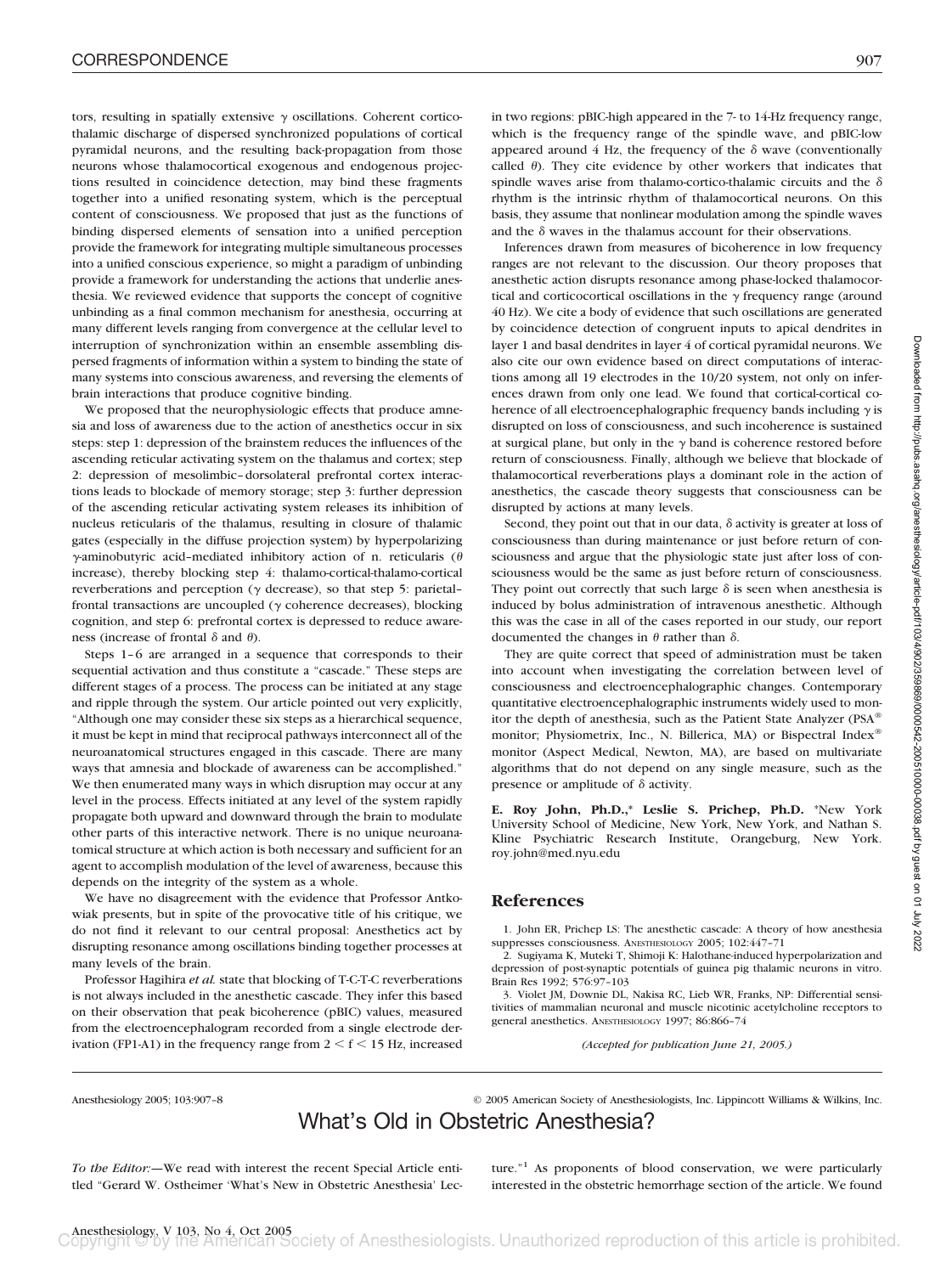it curious that the author stressed the use of interventional radiology, darbepoetin, Sengstaken-Blakemore esophageal balloon catheters, and recombinant factor VIIa in the management of obstetric hemorrhage. Advocacy for these techniques is supported by single case reports, whereas therapies such as cell salvage or intravenous iron are given little attention.

In the special article, it is reported that 2–3 units of blood can be obtained from cell salvage. In fact, much more can be returned to the patient when the users of the equipment have a sound understanding of the parameters that influence cell salvage efficiency. The safety of cell salvage has been questioned, but there are approximately 390 reports in the literature of cell salvage being used safely.<sup>2–4</sup> All known components of amniotic fluid can be removed from shed blood to a concentration equivalent to what is circulating in the maternal circulation.5 A recent editorial in the *British Journal of Obstetrics and Gynaecology* argued that the time has come to accept cell salvage as a safe modality.<sup>6</sup> It seems unreasonable to argue for the use of recombinant factor VIIa, a drug with a cost of approximately \$4,000/dose, based on a single case report and spurn a technology such as cell salvage, where the overwhelming body of evidence suggests safety.

The author argues for the use of darbepoetin, a long-acting form of erythropoietin, but no data exists to support its use in this setting. It is even questionable whether erythropoietin has a role in obstetrics because endogenous erythropoietin concentrations are increased to 2– 4 times normal. In general, obstetric patients are iron deficient. Endogenous erythropoietin concentrations seem to be correlated with the degree of iron deficiency.<sup>7</sup> We would argue that the appropriate method of increasing erythrocyte mass in obstetric patients is through the use of intravenous iron therapy alone. In the hematology practice of one of the authors of this letter (P. F.), pregnant Jehovah's Witnesses have been treated with intravenous iron or intravenous iron combined with erythropoietin. Intravenous iron resulted in a mean increase in hemoglobin of 2.36 g/dl ( $n = 32$ ), whereas the combination of intravenous iron and exogenous erythropoietin resulted in a mean increase of 2.23 g/dl ( $n = 18$ ). In the Special Article, the implication is made that erythropoietin may be a causative agent for preeclampsia. Based

#### *In Reply:—*

"Those who stare at the past have their backs turned to the future." —Anonymous

I thank Drs. Waters and Ford for an additional opportunity to share the legacy of Gerard Ostheimer and highlight the purpose of the "What's New in Obstetric Anesthesia" lecture given in his honor at Annual Meeting of the Society for Obstetric Anesthesia and Perinatology. The lecture and accompanying articles in ANESTHESIOLOGY<sup>1</sup> and the *International Journal of Obstetric Anesthesia*<sup>2</sup> serve as a review of published literature from the preceding calendar year relevant to clinical care and research in the obstetric patient. Although the ANESTHESIOLOGY article provides a more focused look at a few subtopics, the overall premise is to feature new and novel concepts, techniques, and advances in understanding.

Recombinant factor VIIa, interventional radiology embolization, and Sengstaken-Blakemore esophageal balloon catheters in the management of obstetric hemorrhage are modalities that can be described as both new and novel; more importantly, each represents a potentially lifesaving intervention for which there is growing literature support. Of note, although Drs. Waters and Ford are advocates for the controversial use of cell salvage in the obstetric setting,  $3,4$  I am not aware of any published reports where cell salvage has been able to successfully reverse clinical disseminated intravascular coagulation, as has been reported with recombinant factor VIIa,<sup>5-7</sup> or stop postpartum hemorrhaging from specific uterine vessels, as witnessed with interventional radiology

on this caution, it seems that the most appropriate method of increasing erythrocyte mass is through iron supplementation.

We also question the role of interventional radiology. Intraarterial balloon catheters require a catheterization laboratory and an interventional radiologist. A significant percentage of obstetric hemorrhage occurs unexpectedly and at hours when interventional radiologists are typically not available. Many reports of this treatment modality record significant transfusion needs for patients with these catheters, raising the question as to how useful the catheters are.

Perhaps cell salvage and supplemental iron do not have the glamour of interventional radiology, darbepoetin, Sengstaken-Blakemore esophageal balloon catheters, and recombinant factor VIIa, but they seem to be far more effective and less costly than these newer techniques. So, we suggest that "What's old in obstetric anesthesia?" should be the answer when addressing obstetric hemorrhage.

**Jonathan H. Waters, M.D.,\* Patricia Ford, M.D.** \*University of Pittsburgh Medical Center, Pittsburgh, Pennsylvania. watejh@upmc.edu

### **References**

1. Tsen LC: Gerard W. Ostheimer "What's New in Obstetric Anesthesia" Lecture. ANESTHESIOLOGY 2005; 102:672–9

2. Rainaldi MP, Tazzari PL, Scagliarini G, Borghi B, Conte R: Blood salvage during caesarean section. Br J Anaesthesia 1998; 80:195–8

3. Grimes DA: A simplified device for intraoperative autotransfusion. Obstet Gynecol 1988; 72:947–50

4. Jackson SH, Lonser RE: Safety and effectiveness of intracesarean blood salvage. (letter). Transfusion 1993; 33:181

5. Waters JH, Biscotti C, Potter P, Phillipson E: Amniotic fluid removal during cell-salvage in the cesarean section patient. ANESTHESIOLOGY 2000; 92:1531–6

6. Catling JS: Cell salvage in obstetrics: The time has come. Br J Obstet Gynaecol 2005; 112:131–2

7. Perewusnyk G, Huch R, Huch A, Breymann C: Parenteral iron therapy in obstetrics: 8 years experience with iron-sucrose complex. Br J Nutr 2002; 88:3–10

*(Accepted for publication July 7, 2005.)*

Anesthesiology 2005; 103:908–9 © 2005 American Society of Anesthesiologists, Inc. Lippincott Williams & Wilkins, Inc.

procedures,<sup>8,9</sup> and from diffuse intrauterine vessels, as observed with Sengstaken-Blakemore esophageal balloon catheters.<sup>10,11</sup> Within the past 6 months, I have personally witnessed the successful reversal of disseminated intravascular coagulation with recombinant factor VIIa in two hemorrhaging obstetric patients and the avoidance of three gravid hysterectomies through the involvement of interventional radiology.

Drs. Waters and Ford misinterpret the level of support given to erythropoietin and darbepoetin, a hyperglycosylated analog, in obstetric patients. Indeed, the limited understanding of erythropoietin has been properly framed in the original article, and further investigations will be needed. Clearly, the induction of erythrocyte production through endogenous or exogenous erythropoietin during pregnancy is a complex riddle that will require robust analyses into the influences of iron, serum ferritin, transferrin, and hormones such as estradiol.<sup>12</sup>

It is interesting that all of the modalities cited above are finding increased validation in clinical practice. Although further investigations are necessary, even with cell-saver technologies, the introduction of new concepts and modalities for investigators and clinicians is vital to the practice of anesthesia. The value of many "old" modalities in the control of obstetric hemorrhage should be acknowledged; however, the most appropriate and specific interventions may not currently be known, and for these situations, an acceptance of what is "new and novel" may be the difference between life and death.

**Lawrence C. Tsen, M.D.,** Harvard Medical School, Brigham and Women's Hospital, Boston, Massachusetts. ltsen@zeus.bwh.harvard.edu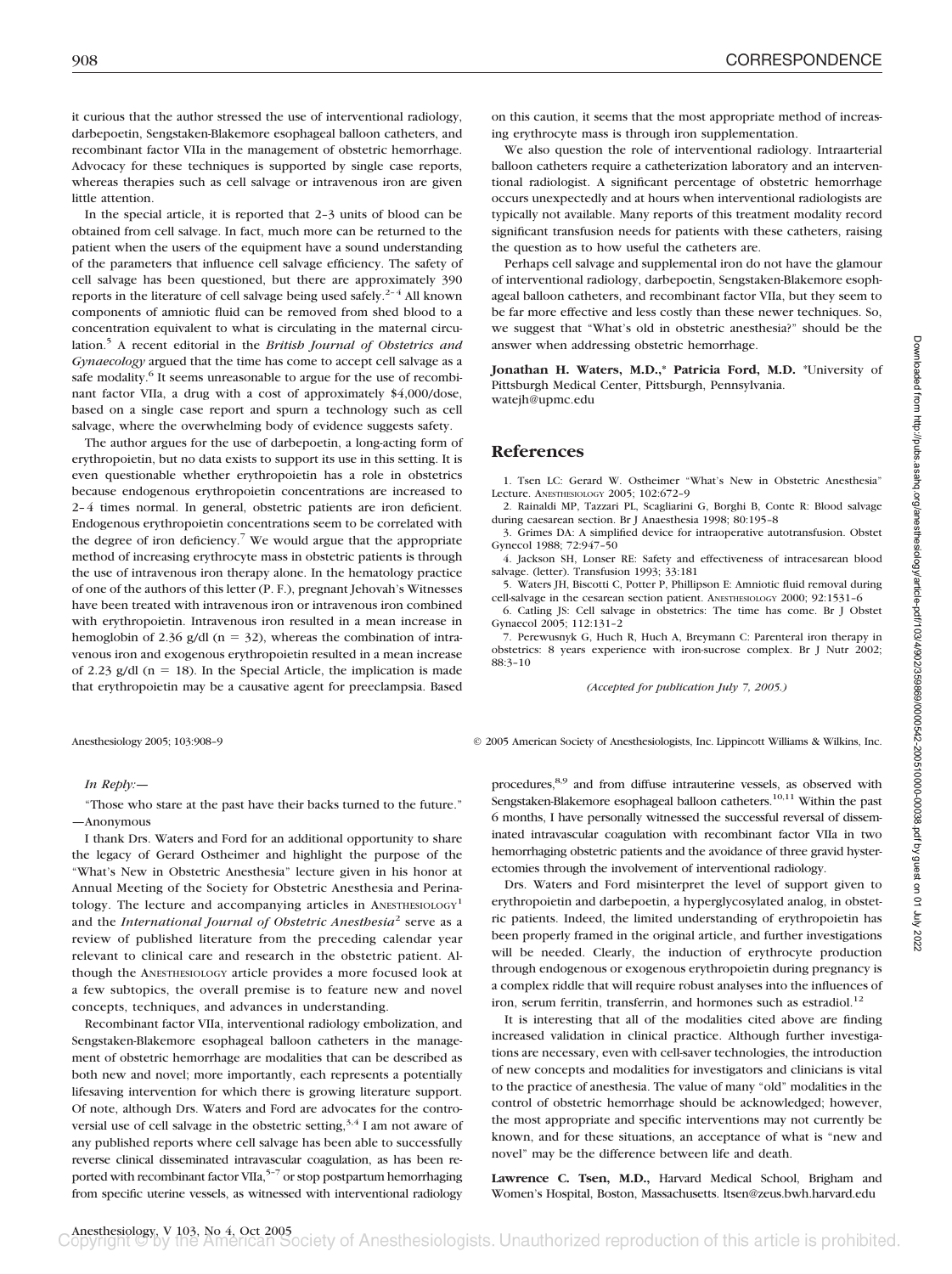#### **References**

1. Tsen LC: Gerard W. Ostheimer "What's New in Obstetric Anesthesia" Lecture. ANESTHESIOLOGY 2005; 102:672–9

2. Tsen LC: What's new and novel in obstetric anesthesia? Contributions from the 2003 scientific literature. Int J Obstet Anesth 2005; 14:126–46

3. Weiskopf RB: Erythrocyte salvage during cesarean section. ANESTHESIOLOGY 2000; 92:1519–22

4. Camann W: Cell salvage during cesarean delivery: Is it safe and valuable? Maybe, maybe not! Int J Obstet Anesth 1999; 8:75–6

5. Tanchev S, Platikanov V, Karadimov D: Administration of recombinant factor VIIa for the management of massive bleeding due to uterine atonia in the post-placental period. Acta Obstet Gynecol Scand 2005; 84:402–3

6. Ahonen J, Jokela R: Recombinant factor VIIa for life-threatening postpartum haemorrhage. Br J Anaesth 2005; 94:592–5

7. Lim Y, Loo CC, Chia V, Fun W: Recombinant factor VIIa after amniotic fluid embolism and disseminated intravascular coagulopathy. Int J Gynaecol Obstet 2004; 87:178–9

8. Chung JW, Jeong HJ, Joh JH, Park JS, Jun JK, Kim SH: Percutaneous transcatheter angiographic embolization in the management of obstetric hemorrhage. J Reprod Med 2003; 48:268–76

9. Hansch E, Chitkara U, McAlpine J, El-Sayed Y, Dake MD, Razavi MK: Pelvic arterial embolization for control of obstetric hemorrhage: A five-year experience. Am J Obstet Gynecol 1999; 180:1454–60

10. Ferrazzani S, Guariglia L, Caruso A: Therapy and prevention of obstetric hemorrhage by tamponade using a balloon catheter [in Italian]. Minerva Ginecol 2004; 56:481–4

11. Japaraj RP, Raman S: Sengstaken-Blakemore tube to control massive postpartum haemorrhage. Med J Malaysia 2003; 58:604–7

12. Horiguchi H, Oguma E, Kayama F: The effects of iron deficiency on estradiol-induced suppression of erythropoietin induction in rats: Implications of pregnancy-related anemia. Blood 2005; 106:76–4

*(Accepted for publication July 7, 2005.)*

## Anesthesiology 2005; 103:909 © 2005 American Society of Anesthesiologists, Inc. Lippincott Williams & Wilkins, Inc. Acquired Carnitine Deficiency: A Clinical Model for Propofol Infusion Syndrome?

*To the Editor:—*Propofol toxicity, known as *propofol infusion syndrome*, has been described in both critically ill children<sup>1</sup> and adults<sup>2</sup> undergoing long-term high-dose propofol infusion. Although the exact mechanisms are not clearly defined, recent reports suggest its association with impaired fatty oxidation and mitochondrial respiratory dysfunction.<sup>3</sup> Because propofol is dissolved in a lipid vehicle (0.1g/ml lipid consisting of mainly long-chain fatty acids), lipid infusion alone might yield similar derangement of fatty acid oxidation and share the common features of propofol infusion syndrome. Particularly when combined with the presence of carnitine deficiency, lipid overload may disturb fatty acid oxidation because carnitine is an essential cofactor in the transport of long-chain fatty acids into mitochondria.

We recently encountered a 34-yr-old woman said to be "allergic to fat emulsion" who was undergoing hepatectomy for hepatocellular carcinoma. Her medical record revealed that infusion of fat emulsion was temporally associated on two occasions with acute symptoms of a Reye-like syndrome. She underwent excision of a choledochal cyst as a child, which subsequently required pancreatoduodenectomy and partial gastrectomy. At 19 yr of age, she was hospitalized for persistent vomiting and poor oral intake for nutritional support. A few hours after administration of 200 ml fat, she became agitated and disoriented and finally lost consciousness. Before this, she had received no medication. No abnormalities were noted in the cerebrospinal fluid, in urinary toxicology screening, or on computed tomography of the brain. The next day, she had development of metabolic acidosis and hepatomegaly. Liver biopsy revealed microvesicular fatty accumulation, which led to a provisional diagnosis of Reye-like syndrome. She underwent hemofiltration, which resulted in rapid recovery from neurologic and hepatic dysfunction and acidemia. At follow-up examination, the patient made a full recovery, and inherited metabolic disorders resembling Reye syndrome were ruled out. Ten years later, she was rehospitalized for nutritional support. Again, she became acutely confused and hallucinated during fat emulsion administration. Hemofiltration quickly normalized her clinical and laboratory findings. The abnormal acylcarnitine profiles in her urine specimen during this episode made us suspect that she had an underlying acquired carnitine deficiency due to poor oral intake during these two episodes.

Support was provided solely from institutional and/or departmental sources. *(Accepted for publication May 17, 2005.)*

These observations of very similar clinical scenarios on different occasions led to the hypothesis that acute fat burden in the setting of inadequate delivery of carbohydrate and acquired carnitine deficiency may impair fatty acid oxidation, leading to the conditions similar to those seen in mitochondrial  $\beta$  oxidation defects. In this regard, lipid infusion alone may cause impaired  $\beta$  oxidation and, if severe enough, may lead to clinical conditions mimicking propofol infusion syndrome. Like our patient, clinical signs of acute impaired  $\beta$  oxidation often begin with acute neurologic symptoms. These early signs may be masked by the sedative effect of propofol, and severe signs of cellular hypoxia from mitochondrial respiratory dysfunction may manifest as a propofol infusion syndrome (metabolic acidosis and multiple organ failure) in its late stage. Patients in the intensive care unit tend to have development of acquired carnitine deficiency from various etiologies, including impaired biosynthesis of carnitine due to cirrhosis or chronic renal failure, malabsorption syndrome, increased excretion from the urine due to renal tubular acidosis, and iatrogenic causes such as concomitant use of valproate.<sup>4</sup> Early recognition of inadequate carbohydrate intake and risk factors of acquired carnitine deficiency as well as close monitoring of subclinical  $\beta$  oxidation impairment may prevent development of propofol infusion syndrome when a large amount of propofol infusion is used.

**Shoichi Uezono, M.D.,\* Yukako Hotta, M.D., Yuichi Takakuwa, M.D., Ph.D., Makoto Ozaki, M.D., Ph.D.** \*Jikei University, Tokyo, Japan. uezono@jikei.ac.jp

#### **References**

1. Bray RJ: Propofol infusion syndrome in children. Paediatr Anaesth 1998; 8:491–9

2. Cremer OL, Moons KG, Bouman EA, Kruijswijk JE, de Smet AM, Kalkman CJ: Long-term propofol infusion and cardiac failure in adult head-injured patients. Lancet 2001; 357:117–8

3. Wolf A, Weir P, Segar P, Stone J, Shield J: Impaired fatty acid oxidation in propofol infusion syndrome. Lancet 2001; 357:606–7

4. Evangeliou A, Vlassopoulos D: Carnitine metabolism and deficit—when supplementation is necessary? Curr Pharm Biotechnol 2003; 4:211–9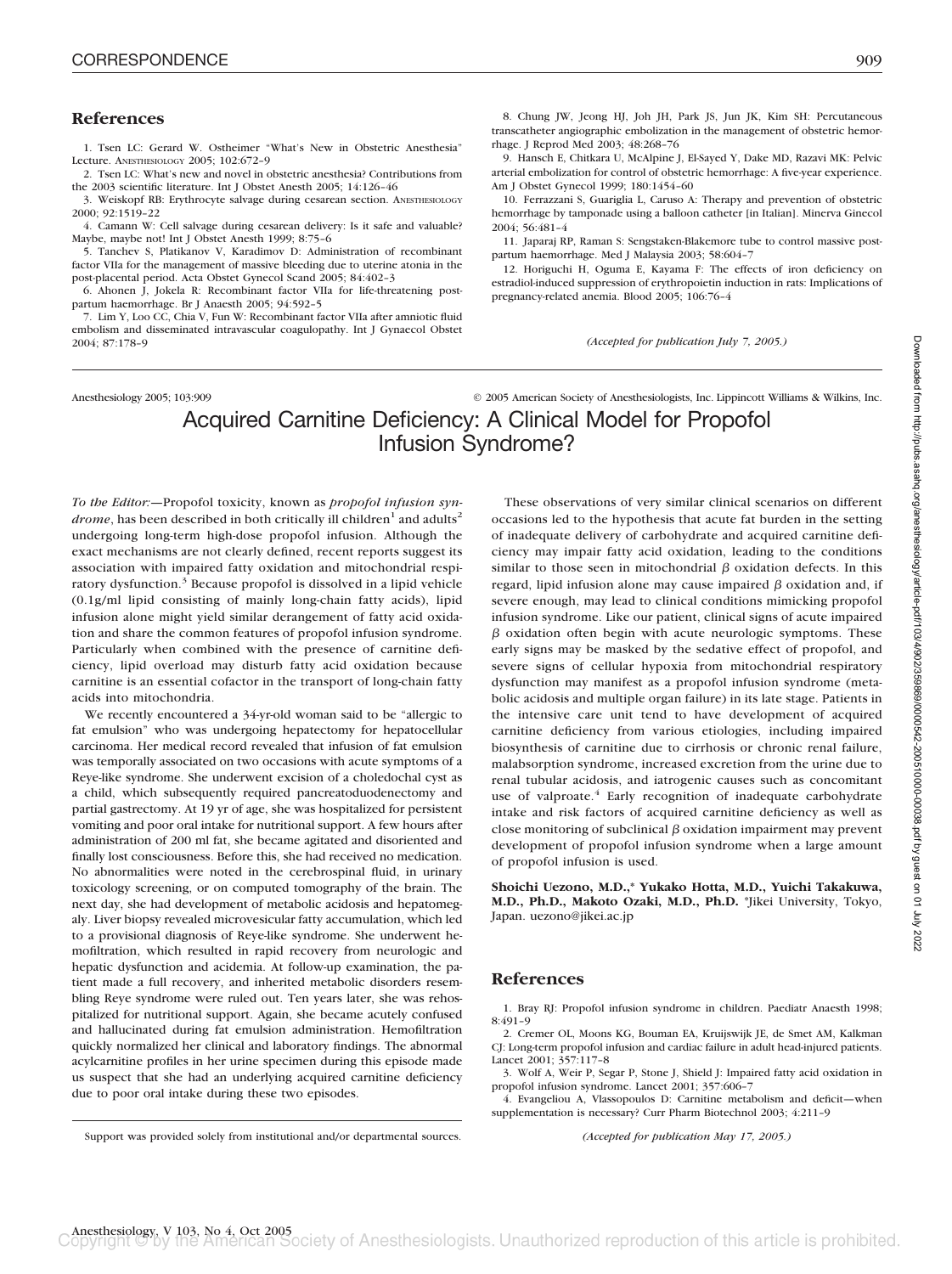Anesthesiology 2005; 103:910 –11 © 2005 American Society of Anesthesiologists, Inc. Lippincott Williams & Wilkins, Inc.

## Rheumatoid Arthritis: A Significant but Often Underestimated Risk Factor for Perioperative Cardiac Morbidity

*To the Editor:— Rheumatoid arthritis* (RA) 3is a chronic inflammatory disease of unknown etiology. Patients with RA are recognized to have a reduced life expectancy when compared with the general population. Cardiovascular death is a leading cause of mortality in patients with RA; it is responsible for approximately half of the deaths observed in RA cohorts.<sup>1</sup> Identification of high-risk patients is often difficult because of the frequent absence of traditional cardiac risk factors.<sup>2,3</sup> We report the case of a patient with long-standing RA who had development of an acute myocardial infarction (MI) in the early postoperative period after multilevel cervical stabilization surgery. We outline the possible etiology of coronary artery disease (CAD) in patients with RA and highlight this important but often overlooked risk factor for perioperative MI.

A 56-yr-old woman was referred for surgical management of twolevel cervical subluxation. She had a background history of severe long-standing RA, requiring regular use of nonsteroidal antiinflammatory agents and oral morphine sulfate. The patient was not a smoker and had no personal or family history of ischemic heart disease. Preoperative anesthetic assessment did not reveal any symptoms or signs of cardiovascular disease. An electrocardiogram showed normal sinus rhythm, with no evidence of myocardial ischemia. Anesthesia was induced and maintained using sevoflurane in an air– oxygen mixture. In addition to routine monitoring of the electrocardiogram, noninvasive blood pressure, and oxygen saturation, peripheral arterial and central venous catheters were inserted for invasive hemodynamic monitoring. The surgical procedure was uneventful, and the patient remained hemodynamically stable throughout. Postoperatively, she was transferred to the intensive care unit for continued ventilation and invasive monitoring. Three hours after surgery, she had development of a sinus tachycardia of 150 beats/min, which was successfully treated with intravenous metoprolol. Twelve hours after surgery, the patient's trachea was extubation uneventfully. On the second postoperative day, 33 h after surgery, her condition deteriorated abruptly, with acute onset of tachycardia, dyspnea, and oxygen desaturation. At this time, an electrocardiogram revealed atrial fibrillation with ST-segment elevation in both inferior and anterior chest leads. Acute MI was confirmed by an increased troponin concentration of  $0.27 \mu g/l$  (reference range  $\leq$  0.01  $\mu$ g/l) and transthoracic echocardiogram, which showed inferior and apical hypokinesia. After a thorough discussion of benefit *versus* risk of therapy, systemic thrombolysis was administered. There were no complications associated with the thrombolytic therapy. The patient subsequently made an uneventful recovery, without any further cardiac or neurologic complications. A coronary angiogram performed 10 weeks later did not reveal significant coronary artery stenosis. At 6 months' follow-up, the patient remains well and continues -blockade therapy.

Rheumatoid arthritis is a chronic inflammatory disease of unknown etiology, associated with long-term disability and a requirement for frequent anesthesia for orthopedic operative interventions. Patients with RA have a reduced life expectancy associated with extraarticular systemic comorbidities.<sup>3,4</sup> Several recent large epidemiologic studies have found significantly increased cardiovascular mortality in RA patients as compared with age- and sex-matched controls.<sup>2,5</sup> Women who had a history of RA of longer than 10 yr were found to be at significantly increased risk of fatal and nonfatal MI.<sup>6,7</sup> The major independent risk factors for CAD include cigarette smoking, hypertension, diabetes, increased serum cholesterol, family history of CAD, and advanced age.<sup>8</sup>

However, it is being increasingly recognized that traditional risk factors for CAD do not wholly explain the high incidence of cardiovascular events in patients with RA.<sup>9</sup> Standard clinical assessment may underestimate the prevalence of comorbid CAD in RA.10 Assessment of traditional risk factors was negative in this patient.

Although frequently due to coronary atherosclerosis, MI occurring in RA may arise due to coronary artery vasculitis with associated thrombosis, in the absence of coronary atheroma.<sup>11,12</sup> There is accumulating evidence of accelerated atherogenesis occurring in systemic inflammatory diseases such as RA and systemic lupus erythemato $sis$ <sup>13,14</sup> raising the possibility that RA and atherosclerosis share common pathogenic mechanisms. Preliminary evidence suggests that inflammatory mediators such as C-reactive protein, interleukins, and tumor necrosis factor play a major role in this process.<sup>13,15,16</sup> Coronary angiography performed in our patient 10 weeks postoperatively did not show evidence of significant coronary atheroma, raising the possibility of coronary arteritis being a significant factor in the etiology of MI in this case.

In addition to inflammatory mechanisms, drug therapy may increase susceptibility to development of atherosclerosis in patients with RA. Corticosteroids have a recognized atherogenic effect.<sup>17</sup> Homocysteine, a novel factor recently associated with atherothrombosis, is increased in patients with RA.18 Long-term use of methotrexate induces increased homocysteine concentrations, possibly further increasing the risk of atherosclerosis.<sup>19</sup> It has been suggested that "novel cardiovascular risk factors," including increased homocysteine concentrations, and inflammatory markers, such as C-reactive protein, may be more reliable indicators of increased risk of cardiovascular morbidity in RA than traditional cardiac risk factors.<sup>1</sup>

In summary, we report an acute MI occurring in the early postoperative period, after uneventful anesthesia, in a patient with longstanding RA and no other traditional risk factors for cardiac disease. The high prevalence of coexisting CAD in patients with long-standing RA, coupled with the lack of consistent association with traditional cardiac risk factors, and the frequent occurrence of silent disease highlight the importance of maintaining a high index of suspicion for increased risk of perioperative myocardial ischemia in these patients. Anesthetic management of patients with long-standing RA should therefore include careful preoperative evaluation for CAD, appropriate intraoperative hemodynamic monitoring and risk-reducing strategies, and vigilant cardiac monitoring in the early postoperative period.

**Eilish M. Galvin, F.C.A.R.C.S.I.,\* Dermot O' Donnell, F.C.A.R.C.S.I., Irene E. Leonard, F.F.A.R.C.S.I.** \*Beaumont Hospital, Dublin, Ireland. eilishgalvin@hotmail.com

#### **References**

1. Goodson N: Coronary artery disease and rheumatoid arthritis. Curr Opin Rheumatol 2002; 14:115–20

2. del Rincon I, Williams K, Stern MP, Freeman GL, Escalante A: High incidence of cardiovascular events in a rheumatoid arthritis cohort not explained by traditional cardiac risk factors. Arthritis Rheum 2001; 44:2737–45

3. Allebeck P: Increased mortality in rheumatoid arthritis. Scand J Rheumatol 1982; 11:81–6

4. Mutru O, Laakso M, Isomaki H, Koota K: Ten year mortality and causes of death in patients with rheumatoid arthritis. BMJ (Clin Res Ed) 1985; 290:1797–9.

5. Watson DJ, Rhodes T, Guess HA: All-cause mortality and vascular events among patients with rheumatoid arthritis, osteoarthritis, or no arthritis in the UK General Practice Research Database. J Rheumatol 2003; 30:1196–202

Support was provided solely from institutional and/or departmental sources. 6. Solomon DH, Karlson EW, Rimm EB, Cannuscio CC, Mandl LA, Manson JE,

Anesthesiology, V 103, No 4, Oct 2005<br>Jopyright © by the American Society of Anesthesiologists. Unauthorized reproduction of this article is prohibited.